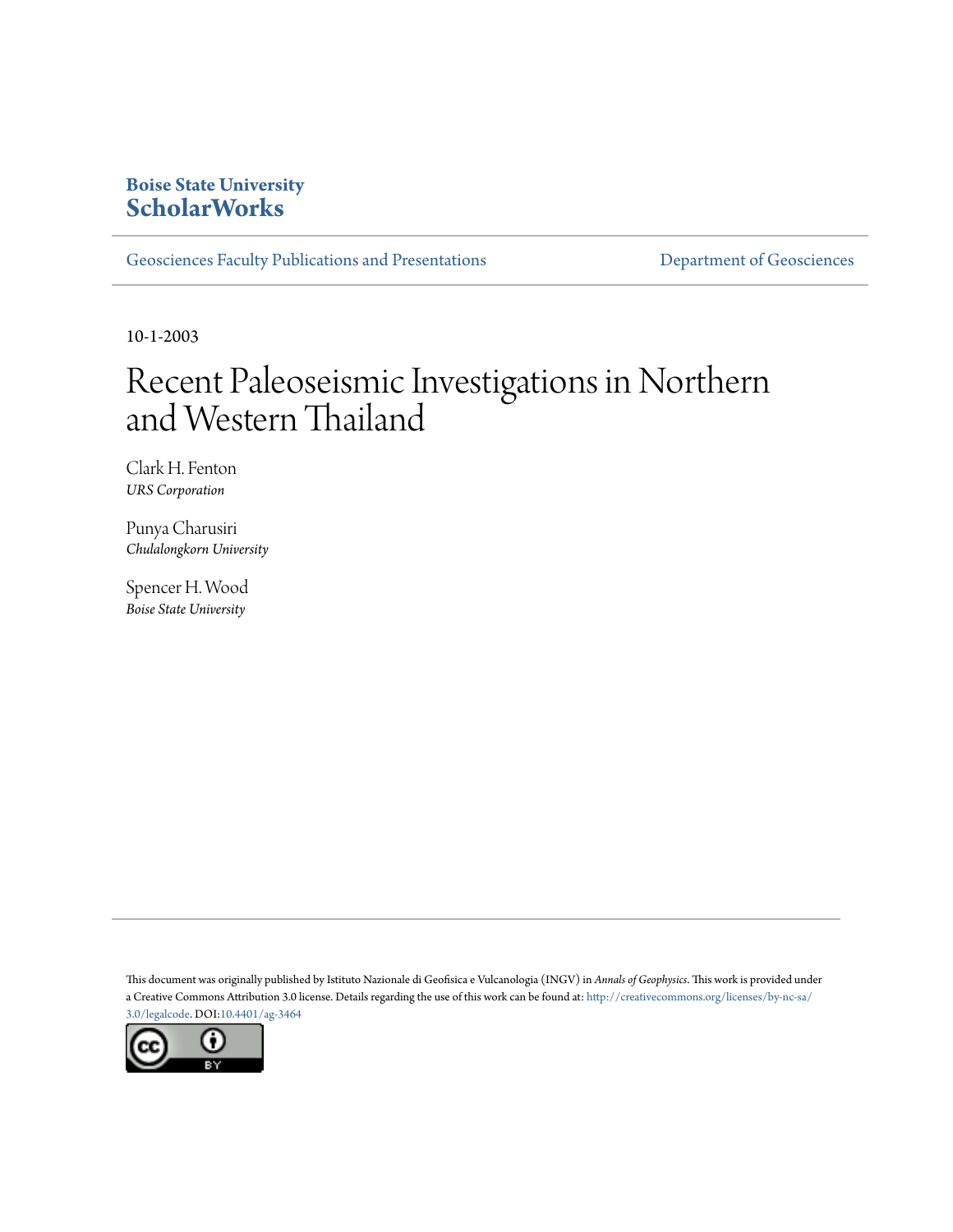# **Recent paleoseismic investigations in Northern and Western Thailand**

Clark H. Fenton (<sup>1</sup>), Punya Charusiri (<sup>2</sup>) and Spencer H. Wood (<sup>3</sup>)

( 1 ) *URS Corporation, Oakland, CA, U.S.A.* ( 2 ) *Department of Geology, Chulalongkorn University, Bangkok, Thailand* ( 3 ) *Department of Geosciences, Boise State University, Boise, ID, U.S.A.*

#### **Abstract**

Recent paleoseismic investigations have identified a number of active faults in Northern and Western Thailand. Northern Thailand is an intraplate basin and range province, comprised of north-south-trending Cenozoic intermontane grabens and half grabens, bounded by north- to northwest-striking normal to normal-oblique faults and northeast-striking left-lateral strike-slip faults. The basin-bounding normal faults are marked by steep, linear range fronts with triangular facets and wineglass canyons and have slip rates of 0.1 to 0.8 mm/yr. Based on limited data, the average vertical displacement-per-event is about 1.0 to 1.5 m. These faults are characterized by recurrence intervals of thousands to tens of thousands of years and are capable of generating earthquakes up to moment magnitude (*M*) 7, and larger. The northeast-striking strike-slip faults are marked by shutter ridges, and deflected drainages. Slip rates are 3 mm/yr or less. Western Thailand is dissected by a number of northwest- and north-northwest-striking, right-lateral strike-slip faults related to the Sagaing Fault in Myanmar. Although showing much less activity than the faults in neighboring Myanmar, these faults display abundant evidence for late Quaternary movement, including shutter ridges, sag ponds, and laterally offset streams. The slip rate on these faults is estimated to be 0.5 to 2.0 mm/yr. These faults are considered capable of generating maximum earthquakes of up to  $M 7\frac{1}{2}$ .

**Key words** *paleoseismicity – active faulting – Thailand*

#### **1. Introduction**

Due to a lack of large, damaging earthquakes during historical time, Thailand has not been considered to be a seismically active country. Although there are a number of accounts of historical earthquake damage (Nutalaya *et al.,* 1985), the locations and sizes of most of these events are not well constrained. It is likely that some historical earthquake damage in Thailand may have been the result of large earthquakes on distant faults such as the Sagaing Fault in Myanmar and faults in Southern China, which have been the locus of several magnitude (unspecified scale) > 6.0 earthquakes during historical time (Le Dain *et al.,* 1984). Recent seismicity in Thailand has been confined to low to moderate levels with no clear association with existing mapped faults (Bott *et al.,* 1997). In areas like Thailand, where there is no reliable, long-term earthquake record and an absence of historical fault surface ruptures, it is necessary to examine the geologic and geomorphic record, in order to quantify the activity on suspected active faults, and thereby determine their contribution to the seismic hazards of the region.

A fault is deemed active and is considered to be a potential source of future earthquakes if the fault: 1) displays geomorphic features indicative of recent fault activity; 2) there is evi-

*Mailing address:* Dr. Clark H. Fenton, URS Corporation, 500 12th Street, Suite 200, Oakland, CA 94607, U.S.A.; e-mail: Clark\_Fenton@URSCorp.com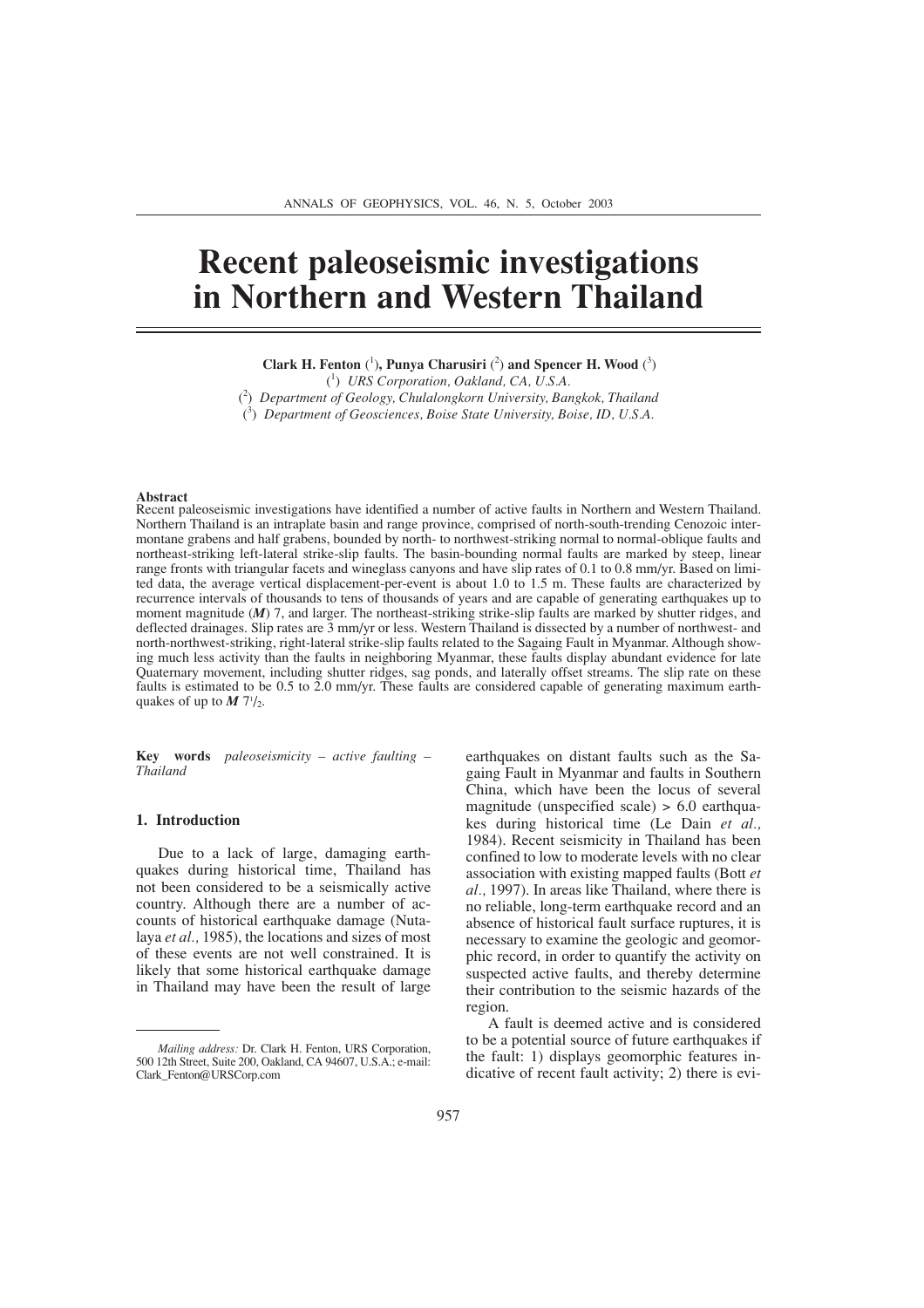dence for displacement in young (Late Quaternary) deposits or surfaces; and/or 3) is associated with a moderate- to large-magnitude historical earthquakes or a pattern of microearthquakes suggestive of an active fault.

In this paper, we summarize the results of several recent investigations of active faults in Northern and Western Thailand. The evidence for active faulting, illustrated by examples from the Thoen, Pua, Mae Chan, and Three Pagodas faults, and the characteristics of these faults are discussed.

# **2. Tectonic setting**

The contemporary tectonic framework of Southeast Asia is a consequence of the interaction between the Indo-Australian and Eurasian plates (fig. 1), and the more distant Philippine and West Pacific plates. The Eurasian plate, within which Thailand is situated, is surrounded by convergent margins, including the Andaman thrust and Sunda arc, to the west and south, respectively. Australia is moving northward (along a vector of 010° to 020°), towards Southeast Asia, with a convergence rate of 65 to 70 mm/yr (McCaffrey, 1996). In addition, Southeast Asia may also be moving towards Eurasia at a rate of  $\sim 10$  mm/yr. Deformation across these plate margins is diffuse. Partitioning of oblique convergence along the Andaman and Sumatra-Java margins gives rise to broad, complex zones of deformation (fig. 1) involving both subduction and transform faulting (Malod and Kemal, 1996), the most notable of the latter being the Sumatra Fault. Persistent deformation within the Eurasian plate is illustrated by the number of seismogenic faults in this region (Molnar and Deng, 1984).

Thailand occupies an intraplate setting within the Eurasian plate. The present tectonic stress regime in Thailand is one of transtension, with opening along north-south oriented basins and right-lateral and left-lateral slip on northwest- and northeast-striking faults, respectively (Polachan *et al.*, 1991; Packham, 1993). This regime of transtensional faulting was initiated sometime between the Late Cretaceous and Early Tertiary (Polachan *et al.*, 1991; McCabe *et*



**Fig. 1.** Major tectonic elements in Southeast Asia and Southern China. Arrows show relative directions of motion of crustal blocks during the Late Cenozoic. MPFZ - Mae Ping Fault Zone; NTFZ - Northern Thailand Fault Zone; TPFZ - Three Pagodas Fault Zone; UFZ - Uttaradit Fault Zone. Modified from Polachan *et al*. (1991).

*al.*, 1988). The Cenozoic tectonics of Thailand, and Southeast Asia as a whole, are a consequence of collision of India with Eurasia. Collision began about 50 Ma (Middle Eocene) and has resulted in 2000 to 3000 km of shortening across the Himalayan orogen (Peltzer and Tapponnier, 1988). As India drove into the southern margin of Eurasia, Indochina was rotated clockwise about 25° and extruded to the southeast by approximately 800 km along the Red River and Wang Chao-Three Pagodas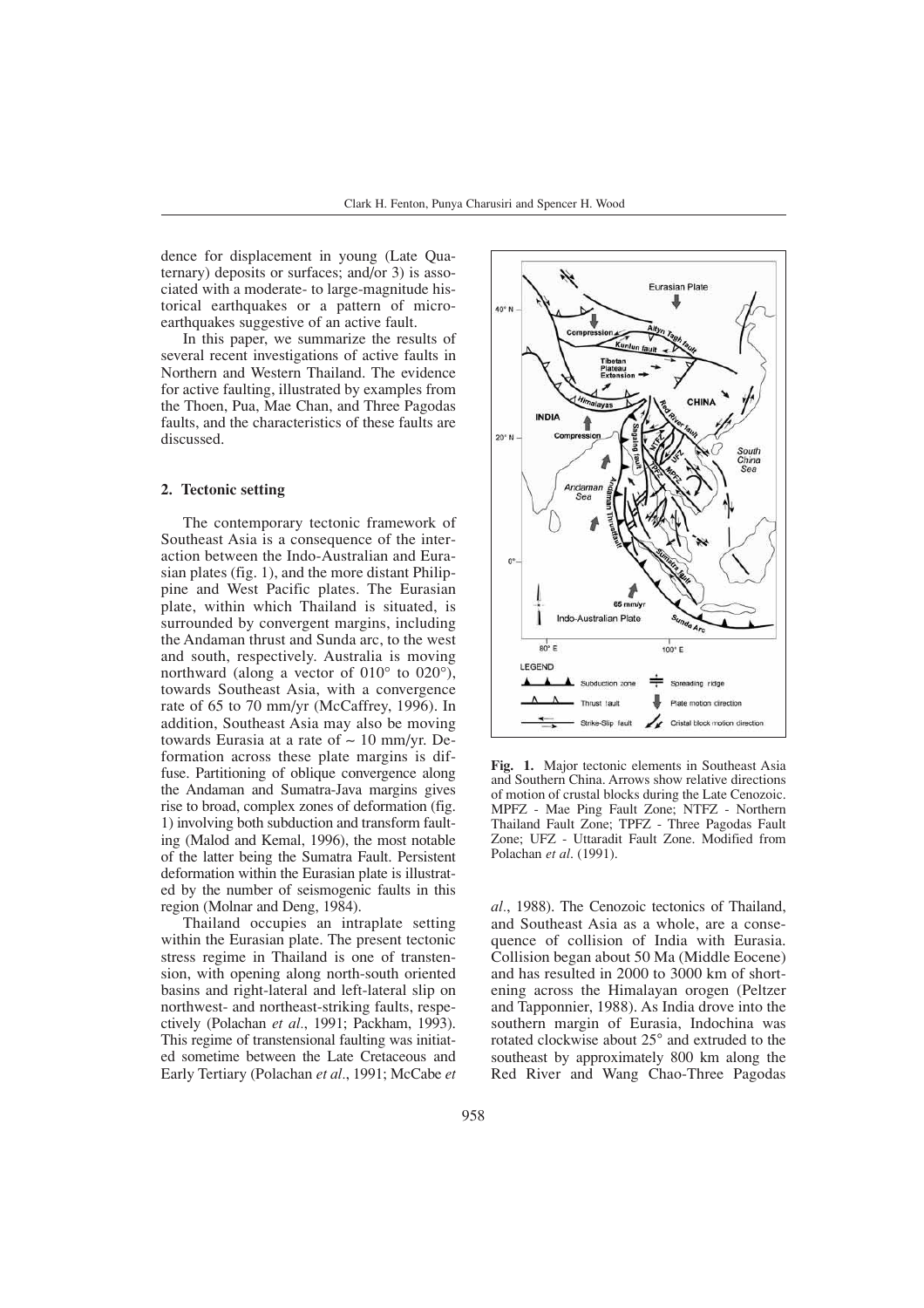fault zones during the first 20-30 million years of collision (Peltzer and Tapponnier, 1988). Extrusion migrated northwards onto the Altyn Tagh Fault as collision progressed. Rotation of Indochina continued, reversing the sense of motion of the Red River Fault from left-lateral to right-lateral (Allen *et al.*, 1984; Peltzer and Tapponnier, 1988). Differential slip between the main strike-slip faults, from north to south, the Red River, Mae Ping, Three Pagodas, and Sumatra fault zones (fig. 1), created a transtensional regime that resulted in the opening of the Tertiary basins in Southeast Asia (Ducrocq *et al.*, 1992).

The Tertiary basins of Thailand are grabens or half grabens, typically bounded by north to northwest-striking normal faults (Polachan *et al.*, 1991; Lorenzetti *et al.*, 1994). The location and geometry of the basins are controlled by the north-south structural grain in pre-Triassic rocks and pre-existing northwest-striking, strikeslip faults (O'Leary and Hill, 1989). Basin evolution throughout Thailand follows a roughly similar sequence of events. The main phase of strike-slip tectonism, resulting in rapid extension, with widespread fluvial sedimentation (Oligocene-Early Miocene), was followed by lacustrine sedimentation as basins became increasingly isolated (Early-Middle Miocene). Lacustrine sedimentation ended, and there was an influx of coarse terrigenous clastics suggesting a period of rapid, localized uplift (Middle-Late Miocene). Finally, following a brief period of basin inversion that resulted in a widely recognized Late Miocene unconformity, fluvial sedimentation, generally coarsening upward, resumed (Late Miocene-Recent) (Polachan *et al.*, 1991; Remus *et al.*, 1993; Alderson *et al.*, 1994). The climax of extensional tectonism is marked by the eruption of Late Tertiary and Early to Middle Quaternary alkaline basalts (Hoke and Campbell, 1995). Paleomagnetic data, showing localized rotations during the Tertiary, indicates that the opening of these basins appears to have been fairly complex (McCabe *et al.*, 1988, 1993; Richter *et al.*, 1993).

With the exception of the lignite-bearing Mae Moh basin (*e.g.*, Ratanasthien, 1986), few non-proprietary studies have been carried out to determine the detailed tectonic development of these basins. The total amount of extension across the region is unknown; Olinstad *et al.* (1989) estimate about 50 km of Cenozoic extension at the northern end of the Gulf of Thailand. In addition, the thickness of basinfill sediments is poorly constrained and the geometry of the basin-bounding faults are not well known. Many of the basins, however, are bounded by linear escarpments that display a number of geomorphic features suggesting that they may still be active structures (Siribhakdi, 1986).

#### **3. Seismotectonic provinces**

We have modified the seismotectonic zones of Nutalaya *et al.* (1985), incorporating geologic, heat flow, and fault activity data, to better represent the seismotectonic character of Thailand (fig. 2). Most of Northern Thailand falls within what, on account of its tectonic similarities with the Basin and Range Province of the Western United States, Fenton *et al.* (1997) have called the Northern Basin and Range Province. This is a region of extended crust, forming basin and range topography (Mac-Donald *et al.*, 1993). Heat flow is presently moderate to locally high and probably has been since the initiation of rifting in the early Tertiary (Raksaskulwong and Thienprasert, 1991). To the west the Northern Basin and Range is bounded by the Western Highlands, a region of lower heat flow, comprising uplifted and complexly folded and faulted metamorphic rocks. This province is traversed by a number of northwest- to north-northwest-striking rightlateral strike-slip faults, including the Three Pagodas and Mae Ping faults, which splay from the Sagaing Fault in Eastern Myanmar (fig. 1). To the east of the Northern Basin and Range is the Loei or Eastern Fold Belt, a transitional zone between the extended crust of the Northern Basin and Range and the Korat Plateau, an uplifted plateau region with subdued topography, low heat flow, and apparent tectonic quiescence. To the south the Northern Basin and Range transitions into the Central Plain (also known as the Chao Praya Basin) which in turn transitions into the Gulf of Thailand. Each of these provinces is a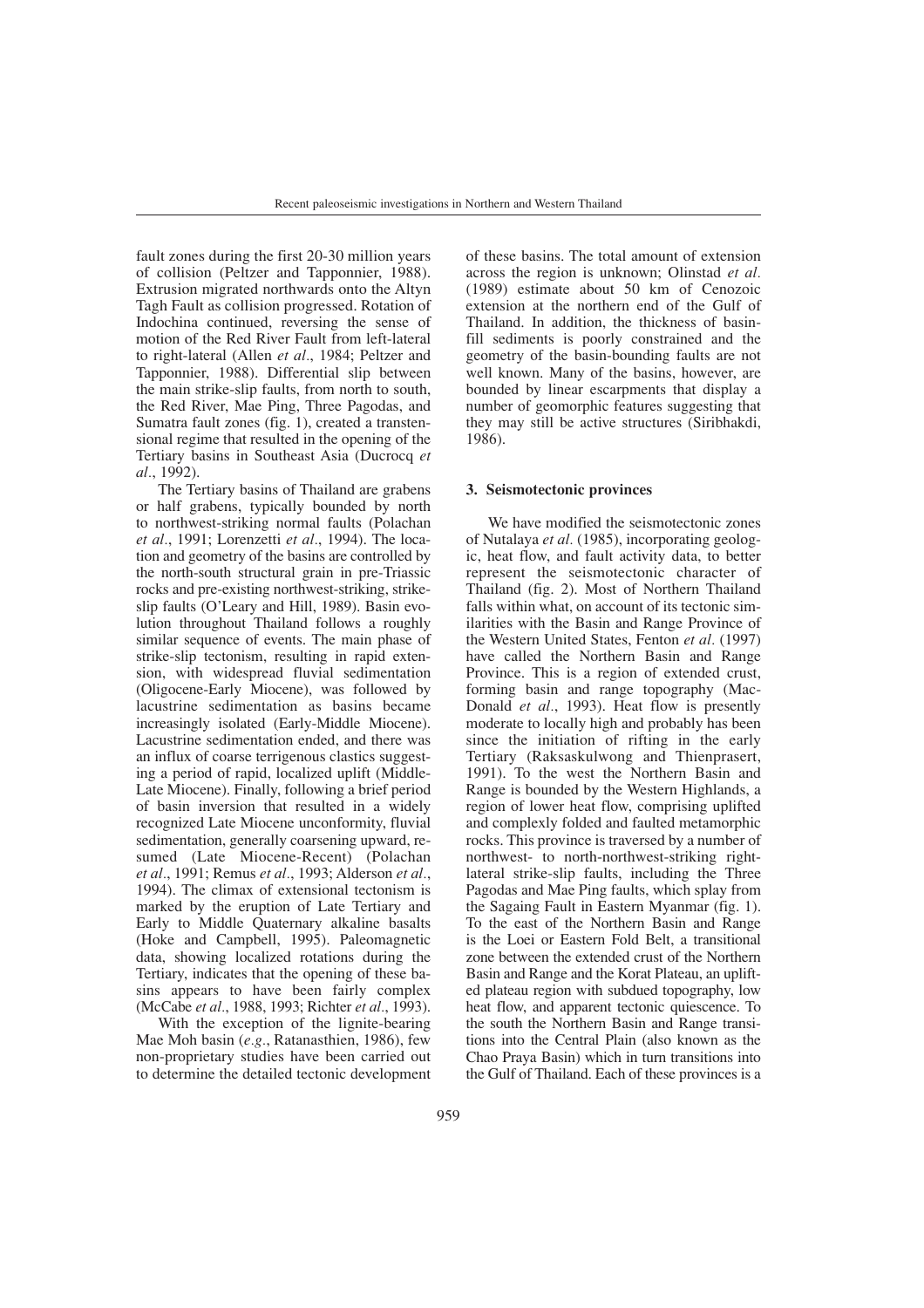

**Fig. 2.** Seismotectonic provinces in Thailand (after Woodward-Clyde Federal Services, 1996).

region of extended crust, distinguished by an increasing amount of extension and subsidence towards the south. Whereas the Northern Basin and Range comprises a number of distinct basins, separated by intervening ranges, the Central Plain has extended to the point where it has created a single, broad, alluvium-filled topographic basin. North of the Northern Basin and Range is a region dominated by left-lateral strike-slip deformation. This is called the Mae Chan Province after the active strike-slip fault that appears to mark the southern boundary of this deformation.

### **4. Historical seismicity**

Contemporary seismicity in the Northern Basin and Range province is diffusely distributed, of low to moderate levels, does not appear to be associated with currently mapped faults (fig. 3), and is probably confined to the upper 10 to 20 km of the crust (Bott *et al.*, 1997). Although the historical earthquake record extends back to at least 1300 A.D. (year 1843 B.E., Thai calendar), the largest known earthquake in Thailand has probably not exceeded Richter magnitude  $(M_L)$   $6\frac{1}{2}$ . Associating seismicity with specific geologic structures, particularly mapped faults, is extremely difficult in Northern Thailand because of the large location uncertainties of individual earthquakes (Bott *et al.*, 1997). In fact, in common with the Basin and Range Province in the Western United States, much of the widely distributed seismicity in Northern Thailand is probably associated with faults that have no clear surface expression (Bott *et al.*, 1997). In the Basin and Range Province, these so-called *background earthquakes* can be as large as  $M$  6 to  $6\frac{1}{2}$  (dePolo,  $1994$ ).

#### **5. Previous fault studies**

With the exception of limited ground cracking accompanying the 1983 *ML* 5.9 reservoirinduced earthquake at Srinagarind reservoir (Klaipongpan *et al.*, 1991), there are no reports of historical surface faulting events in Thailand. Nutalaya (1994) and Hinthong (1995, 1997) initially compiled data on active faults in Thailand, identifying 22 active, potentially active, or suspected active faults, based primarily on geomorphic expression and thermoluminescence ages obtained from fault gouges. Subsequent investigations have added to the inventory of active and suspected active faults in Thailand (fig. 4). Thiramongkol (1986) presented evidence for Holocene movement on the Bang Pakong Fault on the eastern margin of the Central Plain. Le Dain *et al.* (1984) suggested that the northweststriking Papun (Moei or Mae Ping) Fault might also be active, based on recent seismicity recorded in the Myanmar-Thailand border region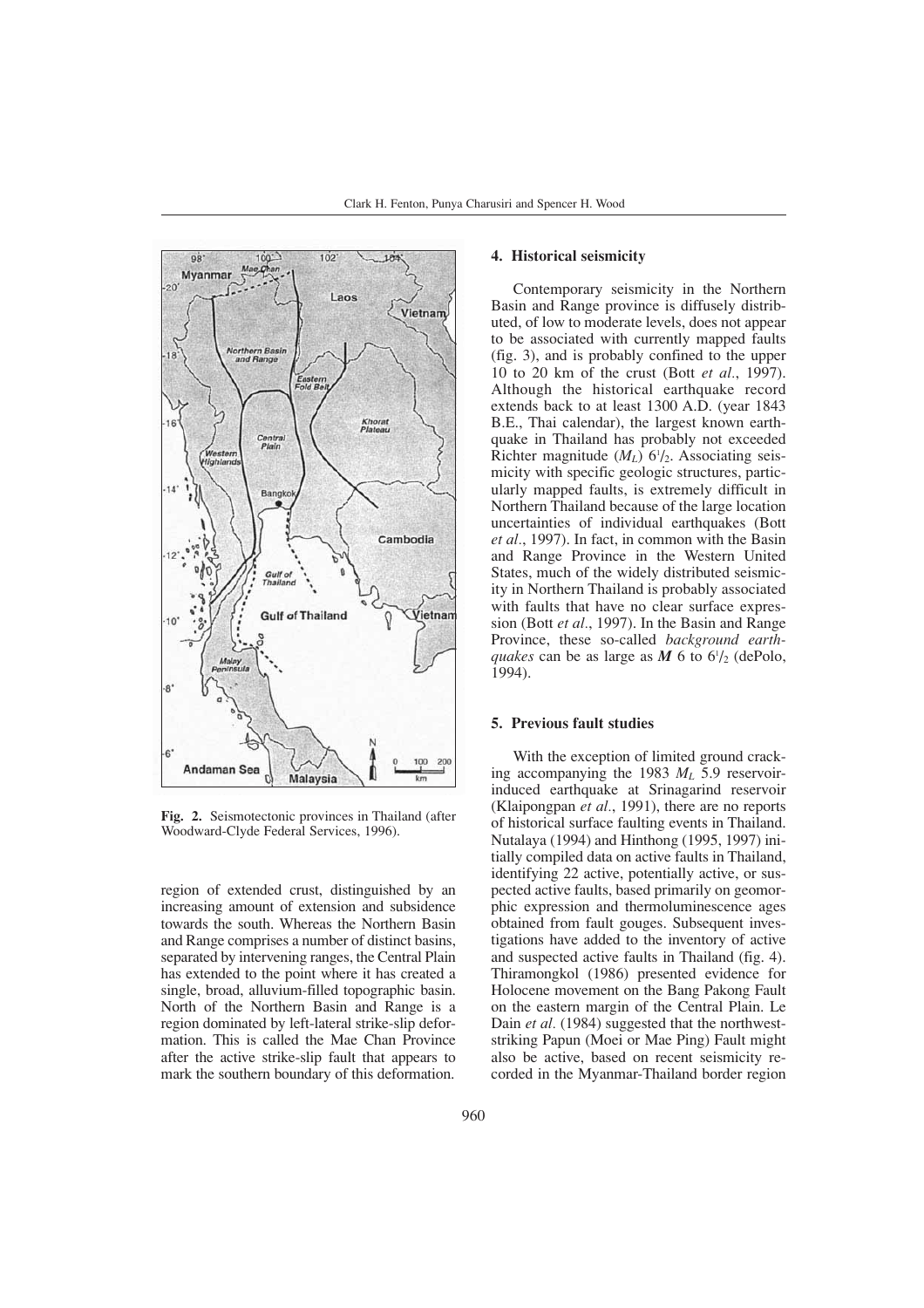



**Fig. 3.** Late Cenozoic faults and historical seismicity (1362 to 1996) of the Northern Basin and Range seismotectonic province. Figure modified from Bott *et al.* (1997).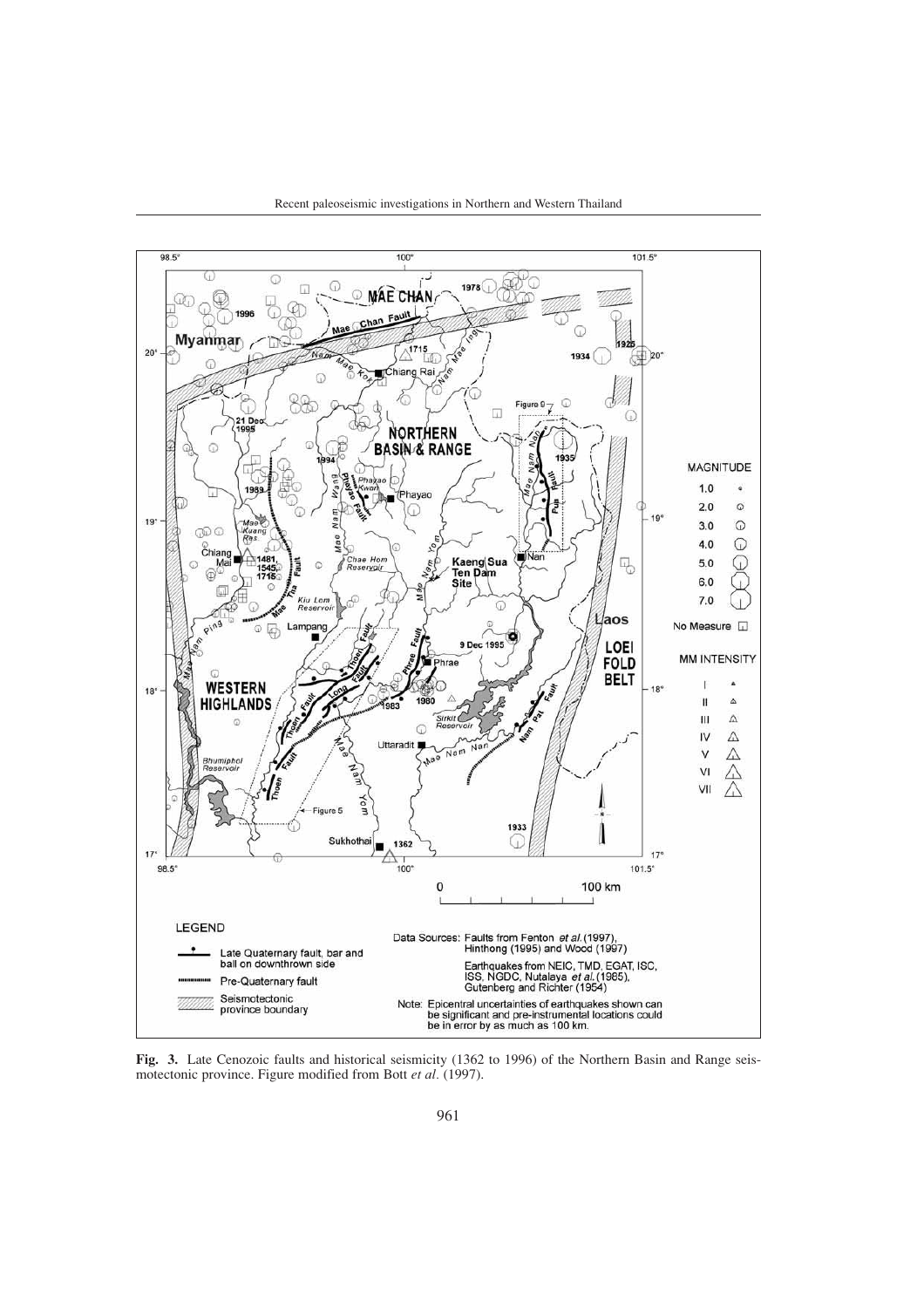

**Fig. 4.** Active and suspected active faults in Thailand. Modified from Hinthong (1995).

(fig. 1). Earthquake focal mechanisms suggest that this fault is a right-lateral, strike-slip fault (Le Dain *et al.*, 1984). Woodward-Clyde Federal Services (1996) carried out extensive fault investigations in Northern Thailand that showed recent activity on the Mae Chan, Pua, Phrae, Phrae Basin, Thoen, Nam Pat, Long, and Phayao faults (fig. 3). Rhodes *et al.* (1996) reported young faulting within Cenozoic sediments along the margin of the Chiang Mai basin, west of the city of Chiang Mai. Perez *et al.* (1999) inferred recent movement on the Mae Kuang Fault, northeast of Chiang Mai, from the offset of three tributaries of the Mae Kuang River. Wood (1995, 2001) provided strong geomorphic evidence for Late Quaternary left-lateral displacement along the Mae Chan Fault. Recent trenching investigations have confirmed Late Quaternary faulting on the Mae Chan Fault (Rymer *et al.*, 1997). Woodward-Clyde Federal Services (1998) highlighted evidence for recent movement on the Three Pagodas Fault in Western Thailand and also on the Tavoy, Tenasserin, and Kungyaungale faults in neighboring peninsular Myanmar.

#### **6. Approach of recent investigations**

The identification of active faults in Thailand has been hampered by: 1) the comparative lack of fault studies; 2) extensive weathering of bedrock and extremely active erosion acting together to prevent the preservation of all but the most resistant geomorphic features; 3) large areas of thick forest vegetation, and 4) the probable low slip rates of the intraplate faults in Thailand. Combined, these factors result in a lack of recognizable, long-lived surfacefaulting geomorphic features (Fenton *et al.*, 1999). Despite these shortcomings, paleoseismic investigations in Thailand have been successful and indicate that Late Quaternary deformation is ongoing and that these active faults pose a significant seismic hazard (*e.g.*, Wong *et al.*, 1997).

Lacking a well-defined Late Quaternary framework for Northern Thailand, recent studies (*e.g.*, Fenton *et al.*, 1997) concentrated on the geomorphic expression of faulting, and the comparison with the features observed along other active faults in similar tectonic settings worldwide. These features included fault scarps, faceted spurs, and offset terraces and drainages. These geomorphic data were supplemented by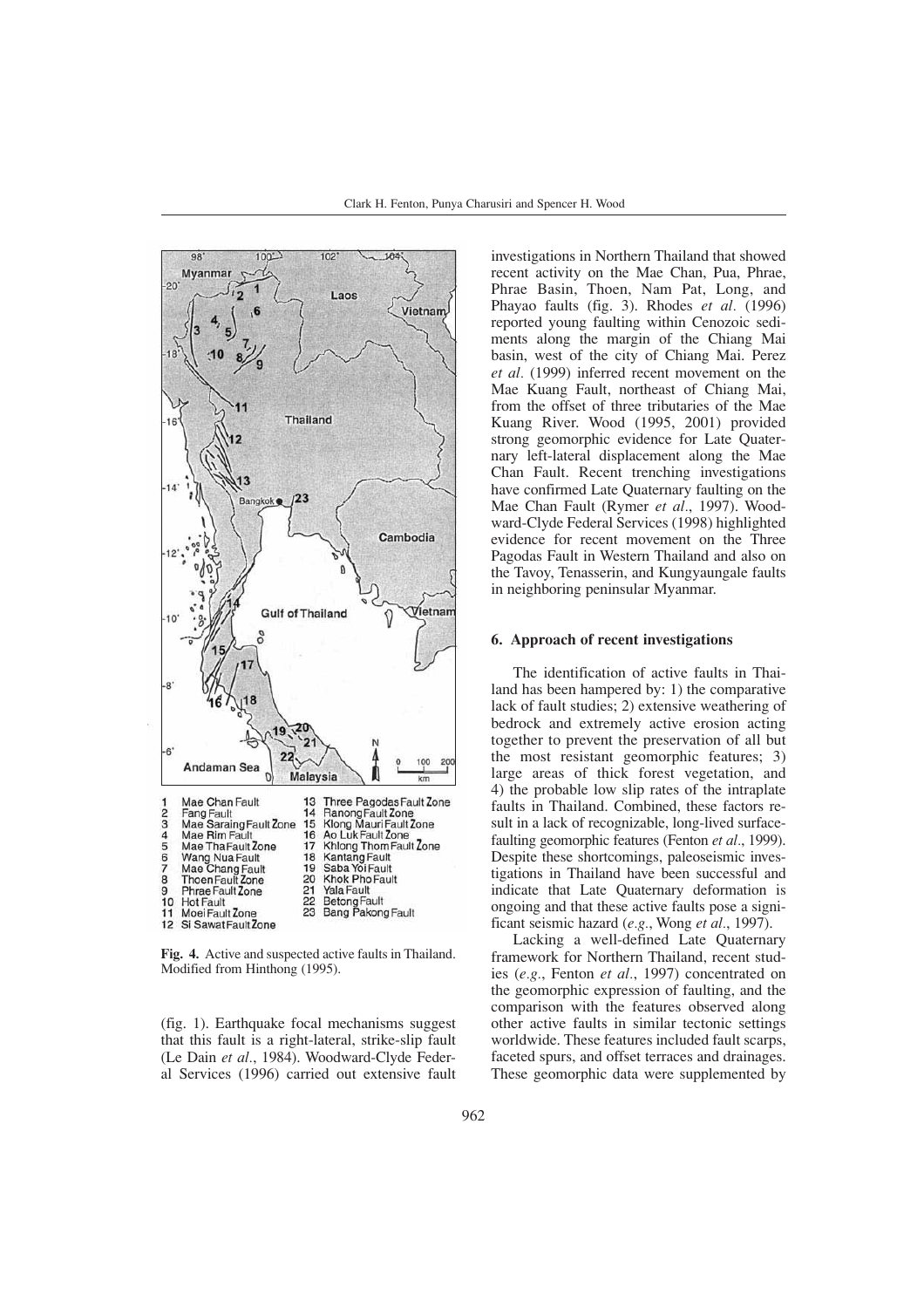paleoseismic data obtained from limited trenching and fault zone exposures (Woodward-Clyde Federal Services, 1996; Fenton *et al.*, 1999).

Ideally, investigations of active faults progress from a regional, through a local, to a sitespecific scale. In areas where there is some data on the regional neotectonic setting, the emphasis of such studies is on the local and site-specific scale. In Thailand, where damaging earthquakes are infrequent and possibly there are no surface-faulting events in historical time, the regional, as well as local seismotectonic setting is not well understood. Therefore, investigations have to start at a regional level, and progress through a series of logical steps towards detailed site-specific studies.

Initial studies involved remote sensing interpretation, starting at small scales with satellite imagery, progressing to detailed stereoscopic aerial photographs to locate zones of active deformation (Wood, 1995, 2001; Fenton *et al.*, 1997). Once these zones were identified, detailed mapping of Quaternary landforms and deposits along a zone of deformation was carried out. The Quaternary stratigraphic framework was then established and landform styles identified. Based on the estimated ages of these features and/or deposits, they were used to measure the amount and the rates of displacement across faults (Wood, 1995, 2001). Geomorphic mapping aided in evaluating the location of active faults and the nature of the faulting, identifying the number of paleo-events, and the approximate size and timing of these events (Fenton *et al.*, 1999).

Finally, when there was sufficient knowledge of the local Quaternary stratigraphy and geomorphology with which to evaluate the results of detailed trench logging, we excavated and logged a number natural fault zone exposures. A number of the faults investigated, even after detailed geomorphic studies, were not considered suitable for trenching studies because of the lack of preservation of young deposits along the fault zones. These faults, although having very prominent geomorphic expressions, usually as topographic escarpments with faceted spurs with oversteepened bases (Hamblin, 1976), are rarely expressed in young geologic materials.

These studies have allowed us to estimate a number of fault parameters including: the total amount of offset across fault zones; slip-perevent; fault slip rates; recurrence intervals; fault segmentation, and bracket the age of faulting events. The geomorphic evidence for Late Quaternary faulting in Thailand is discussed in the following sections, illustrated by examples from the Thoen, Pua, Mae Chan, and Three Pagodas fault zones.

# **7. Thoen Fault**

The 120 km long Thoen Fault Zone (fig. 3) is a series of north- to northeast-striking faults that traverse the region between the Phrae Basin to the east and the Lampang, Mae Moh, and Thoen basins to the west (Piyasin, 1974; Charoenprawat *et al.,* 1994). Two faults within this



**Fig. 5.** Simplified map of the Thoen Fault System showing fault segments and localities mentioned in the text.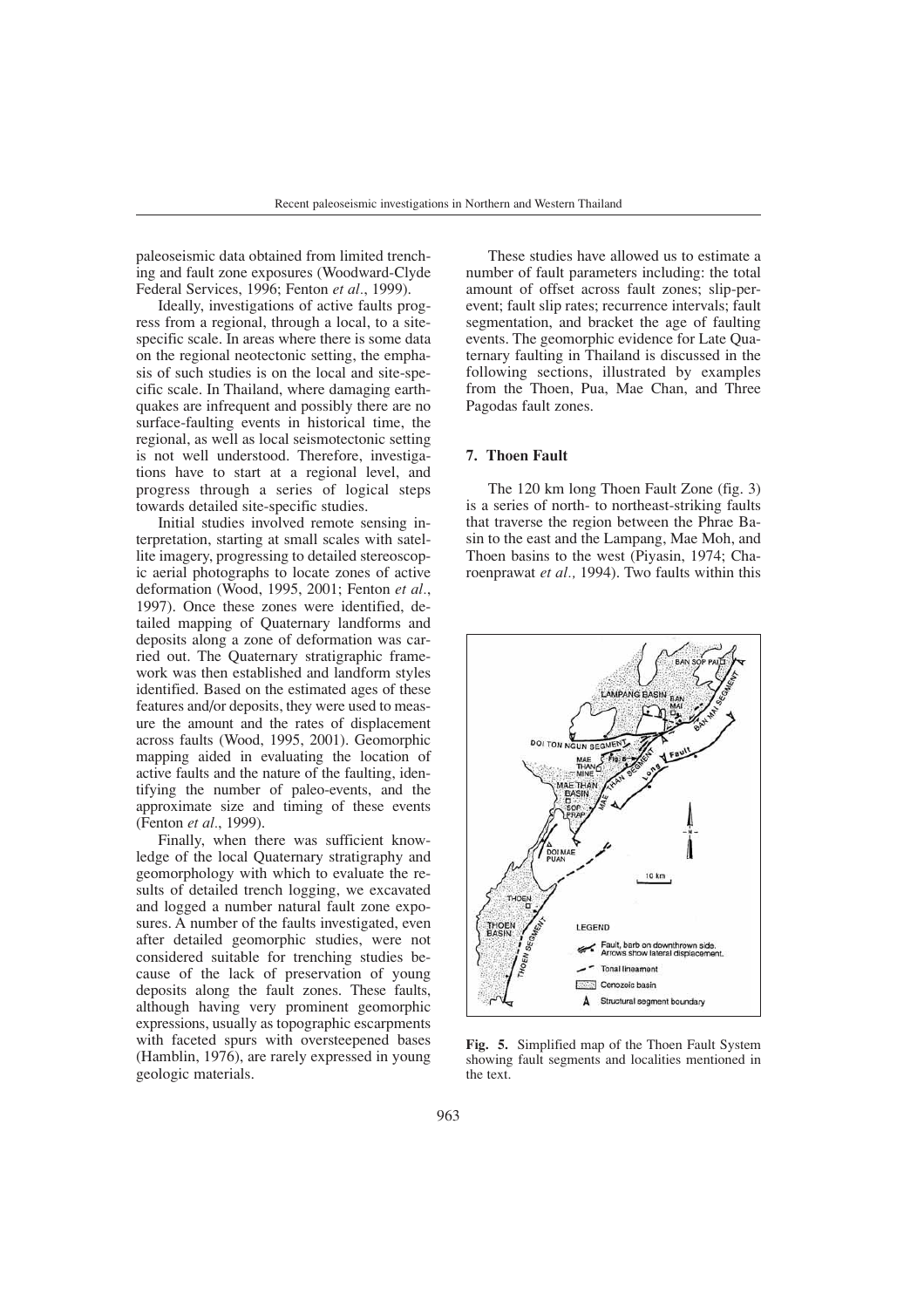system display a number of structural, stratigraphic, and geomorphic features indicating recent movement. They are the fault bounding the eastern margins of the Mae Moh, Lampang, and Thoen basins, herein called the Thoen Fault, and the fault bounding the western side of the Long Valley, the Long Fault (fig. 5).

On aerial photographs and Landsat TM satellite imagery, the Thoen Fault is a well-defined, sharp lineament. The predominantly vertical offset across the fault is highlighted by the contrast between the deep incision by streams in the uplifting footwall compared to the lack of incision on the same streams in the subsiding footwall, *i.e.* denudation and aggradation in the footwall and hangingwall, respectively, of an active fault. The Thoen Fault can be divided into four segments, based on geomorphic expression, structural style, and sense of offset. From

north to south these are the Ban Mai, Doi Ton Ngun, Mae Tan, and Thoen segments (fig. 5).

Over much of its length, the Thoen Fault forms a northwest-facing bedrock escarpment that varies in height from 400 to 600 m. The escarpment comprises a series of faceted spurs interrupted by several benches or erosional pediment remnants (fig. 6). Hamblin (1976) has shown that such features were the result of episodic fault movement; the facets forming during periods of fault movement and the benches during periods of tectonic stability, erosion and fault scarp retreat (fig. 7). Studies of faults in the Mae Moh Basin, immediately to the west of the Thoen Fault, have shown that extension began sometime in the Early Oligocene (Vella, 1983; Ratanasthien, 1986). These faults show a complex history of movement throughout the Tertiary, however, they now appear to be rela-



**Fig. 6.** Triangular faceted spurs along the Thoen Fault escarpment east of Ban San Pa Pao. Note the oversteepened base and the development of several erosional benches along the escarpment.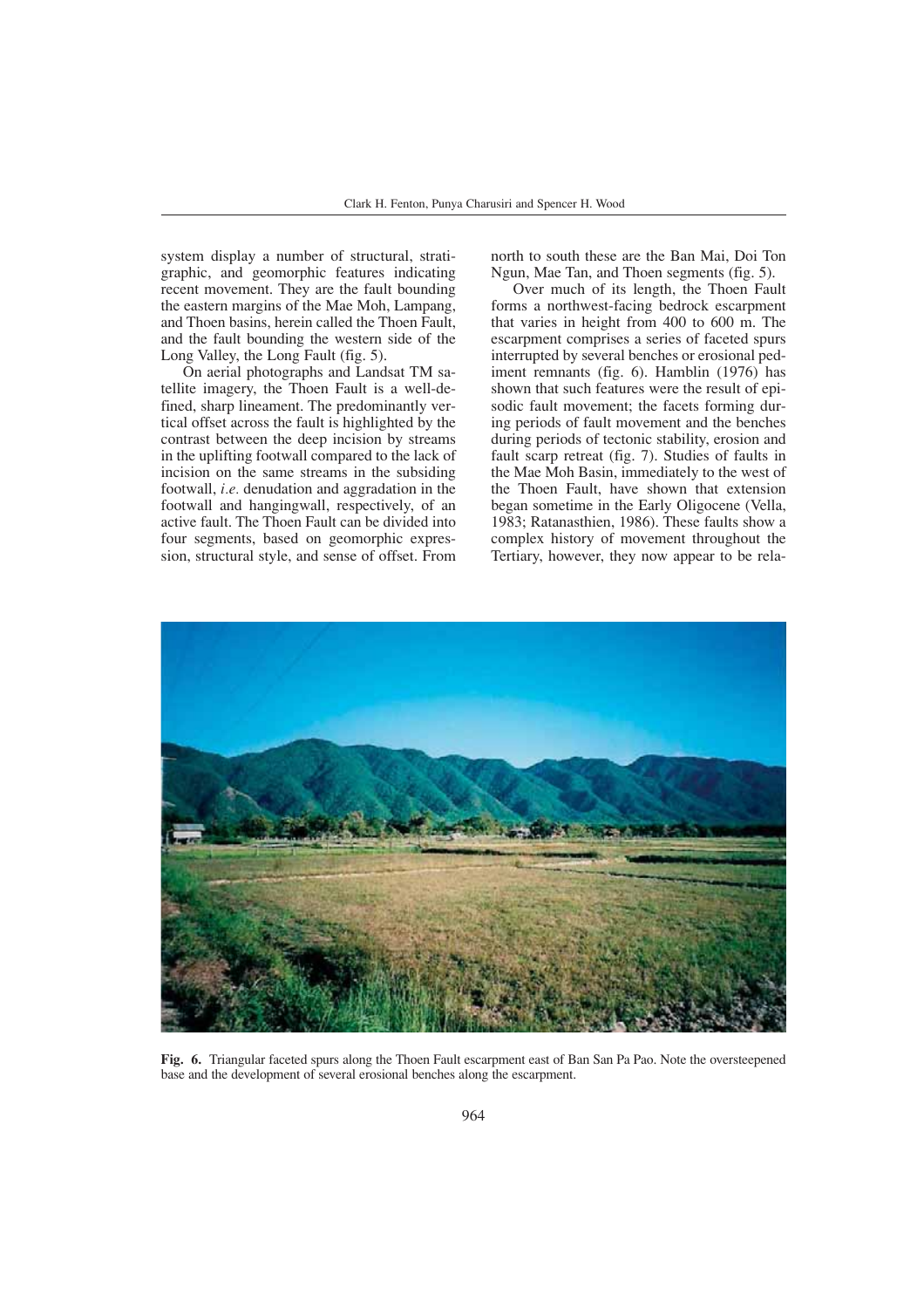

**Fig. 7.** Development of faceted spurs produced by episodic vertical tectonic movement. I - undissected fault scarp. II - development of faceted spurs by streams cutting across the fault scarp. III - period of tectonic quiescence with slope retreat, and development of a narrow pediment. IV - renewed fault movement. V - dissection of the new fault scarp by major streams and streams developed on the faces of the faceted spurs developed at stage II. VI - a new period of tectonic quiescence, with the development of another narrow pediment within the footwall block at the base of the range front. VII - renewed fault movement. VIII - dissection of the fault scarp produced at stage VII resulting in a line of small faceted spurs at the base of the range front. Remnants of narrow pediments (benches) are preserved at the apices of each set of faceted spurs. Progressive slope retreat is accompanied by a decrease in the slope angle of the faceted spurs. Modified from Hamblin (1976).

tively inactive (Ratanasthien, 1986). The most recent movement, therefore, appears to have been confined to the margins of the basin along the main Thoen Fault.

Along the Ban Mai Fault Segment, the lowest faceted spurs are about 250 to 350 m high. These facets themselves are not planar, but comprise at least three beveled planes that steepen towards the base of the escarpment. Progressive steepening towards the base of a fault scarp or escarpment shows repeated fault movement, the steeper bevels representing more recent (less eroded fault scarps) faulting episodes (McCalpin, 1996).

Several streams crossing the Ban Mai Segment exhibit wine-glass canyon profiles. This results from renewed uplift or an increased rate of uplift of the footwall in a normal fault system (fig. 8). In order to equilibrate their profiles across a fault-produced knickpoint, streams may have to cut down rapidly when fault movement either resumes after a period of tectonic quiescence or when the rate of movement increases. The result of this rapid down-cutting is the formation of a narrow slot canyon or *stem* of the wine-glass. The presence of wineglass canyons in addition to the marked steepening of the faceted spurs at the base of the escarpment, indicate that, at least along the Ban Mai Segment, the Thoen Fault is undergoing renewed or increasing vertical displacement. Vertical offset has also resulted in a sudden widening of drainage valleys as they cross from the footwall into the hangingwall. These valley floors and the adjacent ridge crests also show left-lateral offset across the fault. Valley walls are offset in a leftlateral sense by approximately 200 to 400 m.

At Ban Mai, the Thoen Fault crosses the active floodplain of the Mae Mai River (fig. 5) and vertically offsets an alluvial terrace surface, down-to-the-northwest, by approximately 6 m. The absolute age of this terrace surface is unknown; however, from the preservation of the terrace and the relatively immature soil development on the terrace surface (a  $B_w$  horizon with only limited rubification), we consider this surface to be Holocene in age. Assuming approximately 6 m of vertical offset during the Holocene, this gives a vertical displacement rate of about 0.6 mm/yr for the Ban Mai Segment.

A road cut about 1 km west of the main escarpment at Ban Mai (fig. 5) exposes a normal fault offsetting, down-to-the-west, a sequence of alluvial gravels and lacustrine clays. The fault dips about 80°W and strikes N48°E. Total vertical displacement exposed in the cut is 1.3 to 1.6 m. The number of events and the amount of slip-per-event is unknown, as the top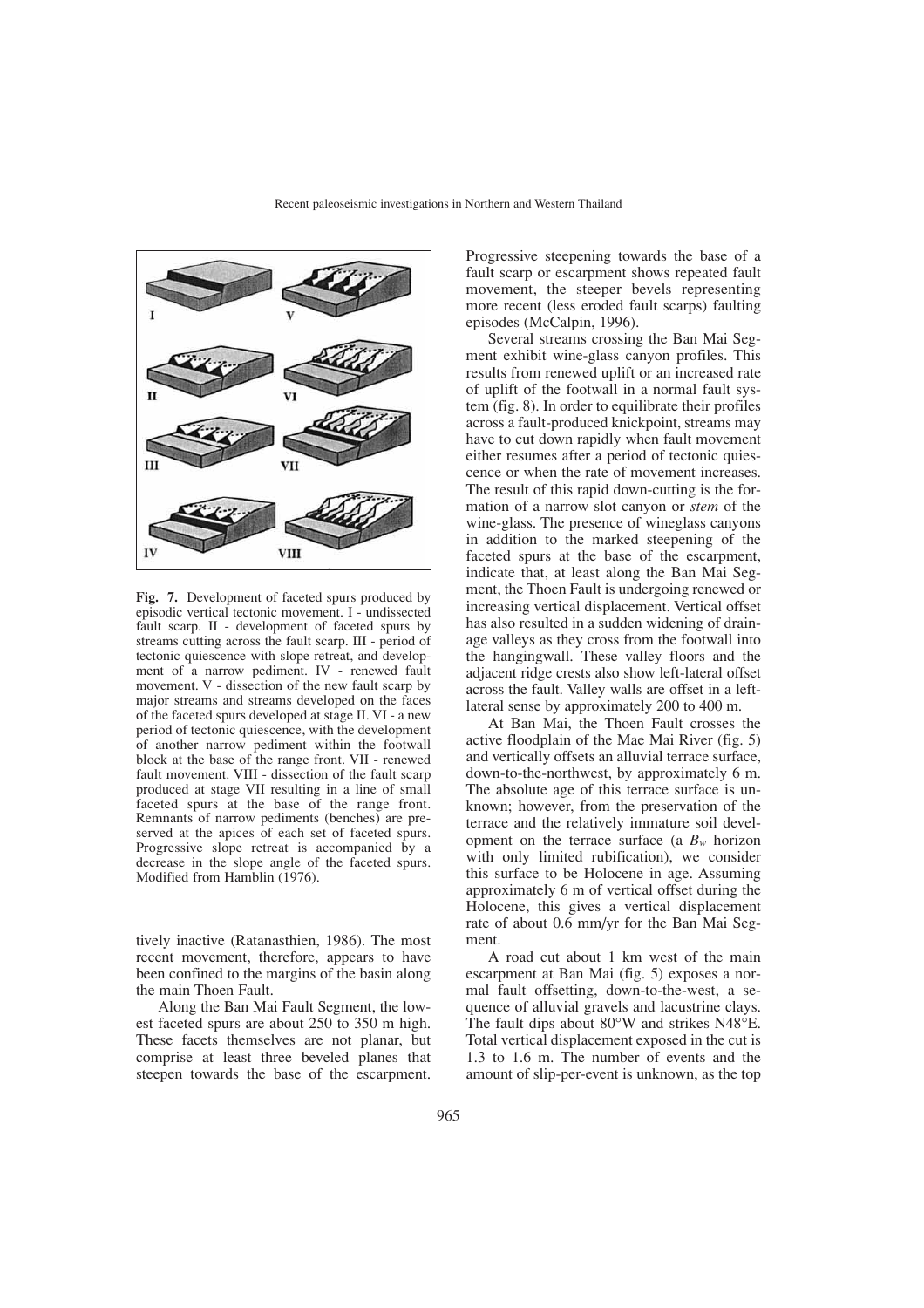

**Fig. 8.** Formation of a wineglass canyon. From Woodward-Clyde Federal Services (1996). 1 - Tributary drainage crosses normal faulted basin margin at grade. 2 - Normal faulting event. Tributary drainage offset vertically. 3 - Drainage erodes down to new base level. 4 - Repeated fault movement. Scarp height increases, as does depth of slot canyon if rate of faulting is greater than erosion.

of the section has been eroded. Young, unfaulted gravel (probably Holocene in age) has been deposited across this eroded surface and is not offset by the fault. Faulting is assumed to be Late Quaternary in age on account of the poorly developed soils both in the unfaulted unit crossing the fault and also within the upper offset units. The relationship between this fault and the main Thoen Fault is unknown. Its location and geometry suggest that it must be a synthetic fault, *i.e.* it has the same dip and sense of movement as the main fault. A lack of geomorphic expression and the pre-Holocene offset, however, indicates that it is less active than the main basin-bounding fault.

With the exception of these two localities, no other faulting is found in young deposits along the Ban Mai Segment. The lack of observed recent faulting over much of the northern segment of the Thoen Fault is due to the relative absence of young deposits along the fault trace. Where present, mainly along modern drainage courses, these deposits are very young, most likely less than a few thousand years old (Woodward-Clyde Federal Services, 1996). In addition, rice farming has extensively modified these deposits. The high rates of erosion in Northern Thailand result in very little aggradation along active drainages in upland regions (Kiernan, 1991).

The 25 km long east-west-striking Doi Ton Ngun Fault Segment forms a 300 m high range front with well-developed triangular facets and wine-glass canyons (fig. 5). The facets have three well-developed bevels: the lowest is about 3 to 5 m high and dips 45°; the intermediate bevel is about  $25^{\circ}$  to  $30^{\circ}$  and about 100 m high; and the upper bevel is 15° to 20° and extends to the crest of the range. The lowest bevel corresponds to a prominent scarp observed on aerial photographs (Fenton *et al.*, 1997). All streams crossing this fault splay show marked incision on the footwall, indicating vertical offset. No evidence for lateral offset is observed. With the exception of some minor faulting and tilting of alluvial gravels in a borrow pit at the eastern end of this segment, no faulting was observed in young deposits. Displacement appears to die out rapidly westwards. The Late Pliocene-Early Pleistocene Kho Kha basalts (Sutthirat *et al.*, 1995) are offset by less than 1 m, and the fault does not appear to cut through the entire sequence of basalt flows.

The Mae Than Segment of the Thoen Fault is comprised of a number of splays that strike northeast to east-northeast (fig. 5). These splays bound the Tertiary Mae Than Basin. The main fault, bounding the southeastern side of the basin, forms a 600 m high, northwest-facing escarpment characterized by well-developed triangular facets and wineglass canyons (fig. 6). A well-developed bench is observed at the apices of 280 m high triangular facets. These facets show progressive steepening towards their bases. Drainages crossing the fault show extensive footwall incision, but no evidence for lateral displacement. These drainages appear to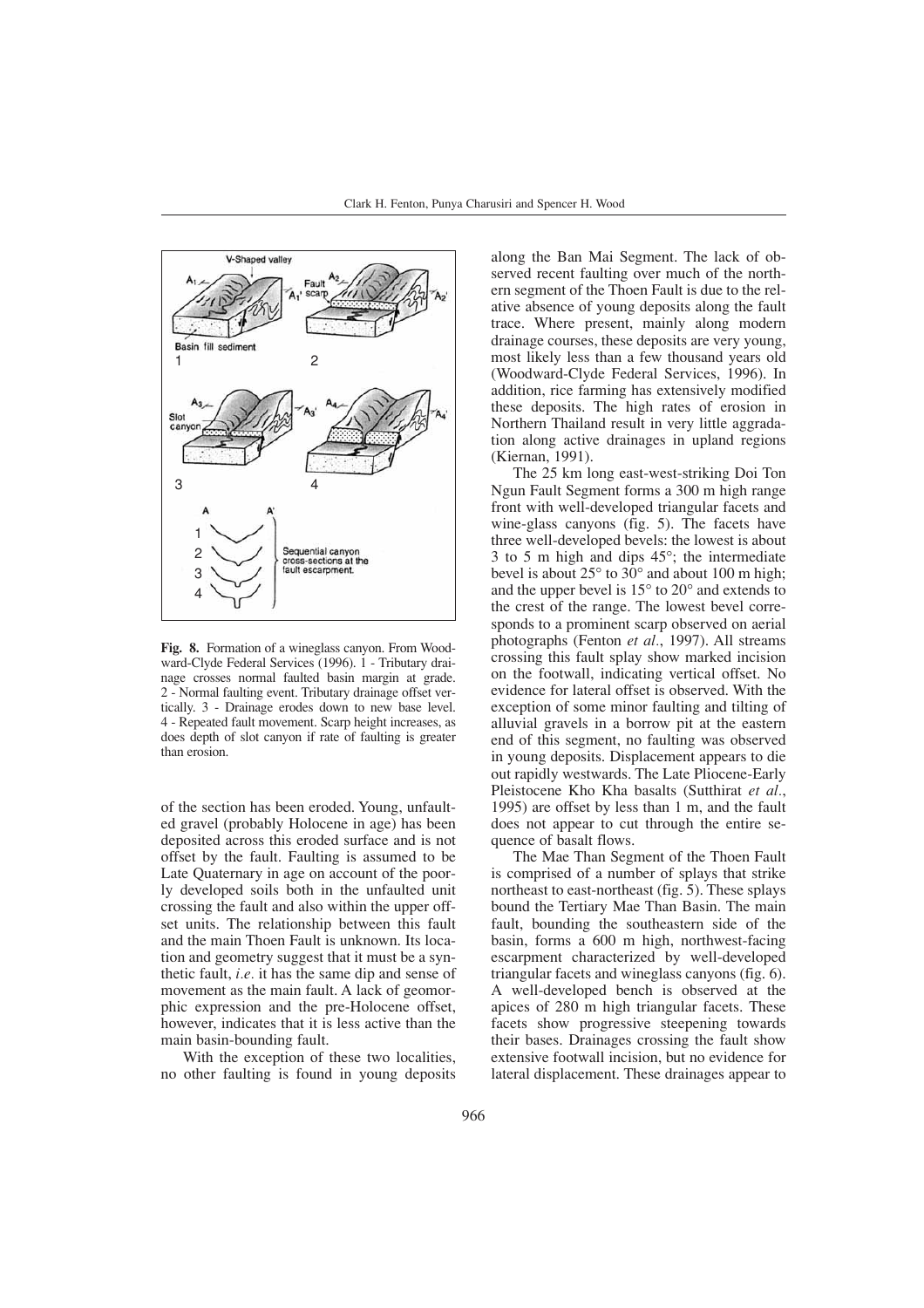have been ponded within the graben as shown by the sudden widening of their respective flood plains as they flow in and then narrow again as they flow out of the graben. No fault exposures were found in young alluvial deposits. Exposures in the Mae Than lignite mine (fig. 5) show that none of the faults on the northwest side of the graben have been active during Late Quaternary time.

South of Mae Than, at the base of the main fault escarpment, at least two, possibly three, Late Cenozoic, down-to-the-northwest faulting events are preserved as stacked colluvial wedges in a sequence of alluvial fan gravels exposed in a stream cut-bank. The age of these deposits is unknown; however, the degree of reddening and cementation of these gravels almost certainly precludes them from being Holocene. Clasts size, mainly cobbles and boulders, is also incompatible with the size of the present drainages issuing from the footwall block. We conclude, therefore, that these gravels are Plio-Pleistocene in age. The thickness of individual colluvial wedges, approximately 1.0 to 1.5 m, indicates faulting events with comparable amount throw. Assuming a similar 0.6 mm/yr vertical displacement rate, as calculated for the Ban Mai segment, this would suggest that the return period for the Mae Than segment is about 2500 years.

To the south of Sop Prap (fig. 5), some indication of the total vertical offset across the Mae Than Segment is shown by the displacement of a pre-Tertiary peneplain surface. Assuming the 600 to 800 m vertical displacement of this surface has occurred since the initiation of normal faulting in Northern Thailand, approximately 33 Ma (Charusiri, 1989), this gives a long-term vertical displacement rate of 0.02 mm/yr. This value, however, averages older, slower rates of activity with the higher, more recent rate that has produced the faceted spurs and wine-glass canyons. Therefore, this slip rate must be considered a minimum value.

South of Sop Prap, the Thoen Fault steps right and follows the base of the Doi Mae Puan range front (fig. 5). This segment of the fault, although marked by a linear range front, is much more subdued than the other fault segments, suggesting that it has a lower slip rate.

# **8. Pua Fault**

The Pua Fault is a 68 km long, north-striking, west-dipping normal fault bounding the eastern margin of the Tertiary Pua Basin (figs. 3 and 9). On aerial photographs and Landsat TM satellite imagery, the fault forms a very prominent west-facing escarpment that gradually decreases in height and definition from north to south. The fault has three distinct segments: the linear northern Thung Chang Segment; the concave-west central Pua Segment; and the linear southern Santi Suk Segment (fig. 9). The most prominent tectonic geomorphology is observed along the northern and central segments where the fault is marked by a steep, west-facing escarpment with triangular facets and wineglass canyons. The base of the escarpment is progressively oversteepened. Drainages crossing the escarpment are deeply incised in the footwall and have little or no incision in the hangingwall. Terrace fragments are preserved along several drainages within the footwall block. The geomorphic expression of the southern segment of the fault is less pronounced. The fault is still marked by a prominent oversteepening at the base of the escarpment. The escarpment gradually decreases in height toward the south until the fault no longer has any topographic expression. The fault may continue to the south for another 5 km as a prominent bedrock fracture striking north-northeast – southsouthwest.

The Thung Chang Segment (fig. 9) of the fault is marked by a linear escarpment, comprising triangular faceted spurs and wine-glass canyons. The facets show a marked steepening towards the base of the escarpment and have at least two bevels at higher elevations. The steepened section at the base of the escarpment is up to 10 m high. Where alluvial fans are better developed, this steepening is manifest as a warping, down-to-the-west, of the fan surface creating low-angle (about 10 to 15°) scarps (fig. 10). A number of drainages along this segment of the fault have been beheaded, suggesting that there is also a lateral component of slip. The offset of these drainages is ambiguous, thus, the sense of lateral slip is not clear. The offsets of terrace margins along one drainage appear to be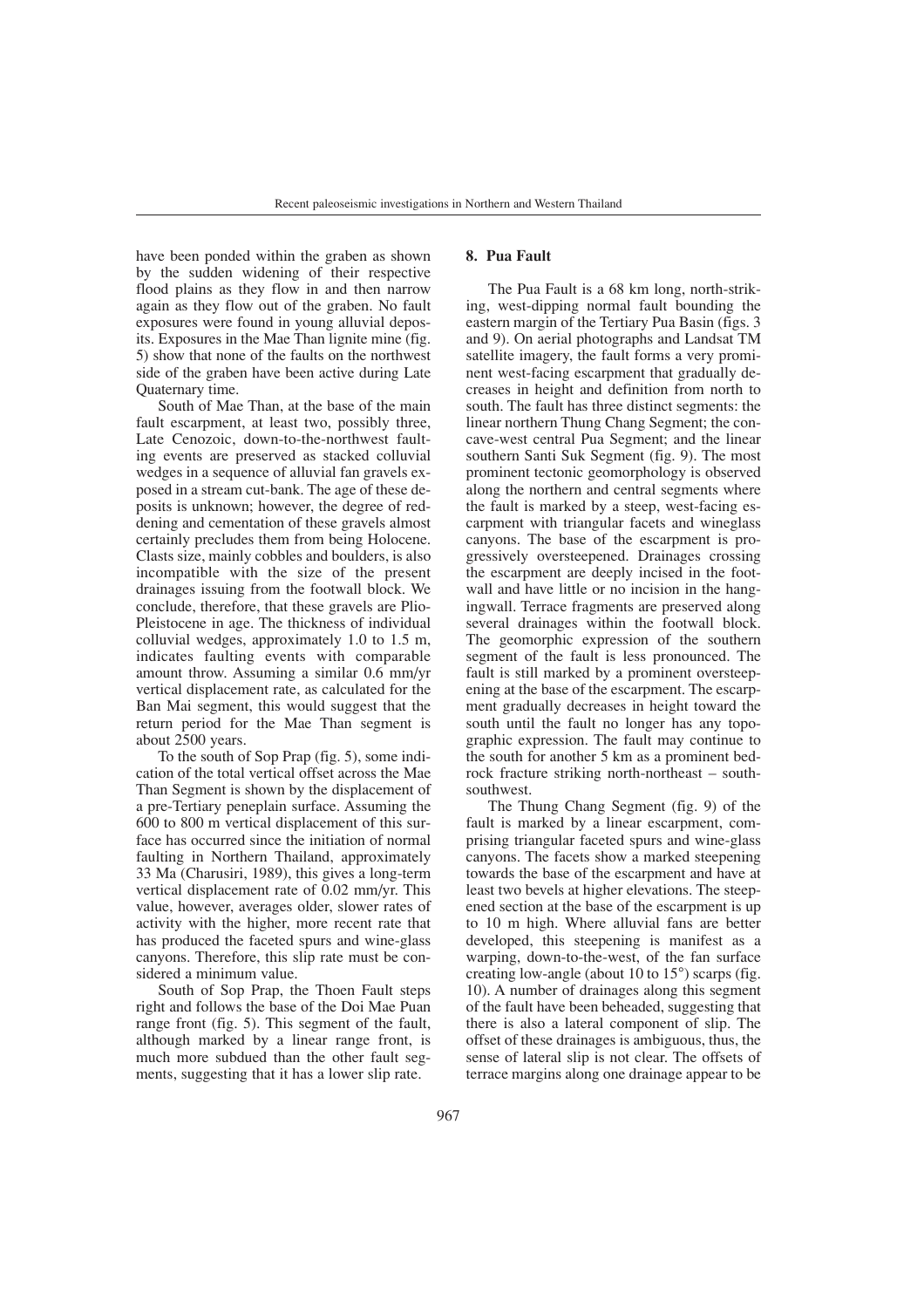

**Fig. 9.** Simplified map of the Pua Fault System showing fault segments and localities mentioned in the text.

right-lateral. The amount of lateral offset, however, is relatively small (< 10 m) compared with the vertical offset. The southern end of the Thung Chang Segment is marked by a prominent fault bend where the strike of the range front changes from north to northwest.

The 24 km long Pua Segment is concave to the west (fig. 9). The central part of this fault segment displays the highest and steepest triangular facets found along the Pua Fault, and also displays some of the best-developed wine-glass canyons in Northern Thailand (fig. 11). This increased definition of the fault escarpment is coincident with a widening of the Pua Basin (fig. 9). The base of the escarpment is oversteepened and small terrace fragments appear to have been stranded along tributary drainages as a result of footwall uplift. Assuming that these uplifted terrace fragments were formed at similar elevations to the alluvial fan surfaces within the basin (hangingwall), then the terrace fragments along the Khun and Khwang rivers have been offset vertically by at least 50 m. The age of these terrace surfaces, however, is unknown and therefore they cannot be used to determine the fault slip rate. No evidence for lateral movement has been found along this segment of the fault. At Ban Nam Khrai, the fault again changes orientation to a more north-northwest strike (fig. 9) and the height of the escarpment decreases markedly. This bend in the fault corresponds with an intrabasin high and it also marks the boundary between the Pua and Santi Suk segments of the fault.

The Santi Suk Segment (fig. 9) comprises the most subdued topography along the Pua Fault, although the fault escarpment displays the same geomorphic features indicative of active faulting found along the other two fault segments. This segment is marked by an escarpment that decreases in height from about 200 to 100 m over a distance of about 12 km. At its northern end, this escarpment has well defined triangular facets with oversteepened bases. The oversteepened bevel at the base of the escarpment is about 6 m high. The low faceted spurs at the southern end of the Santi Suk Segment show at least three bevels, the lowest and steepest (approximately 22°) of which is about 6 m high. This bevel is uniformly well developed along the entire Santi Suk Segment. The age of alluvial surfaces offset by this bevel is unknown; however, the lack of incision and preservation of these surfaces suggests that they are likely to be Holocene in age (Fenton *et al.*, 1997). Assuming that the bevel at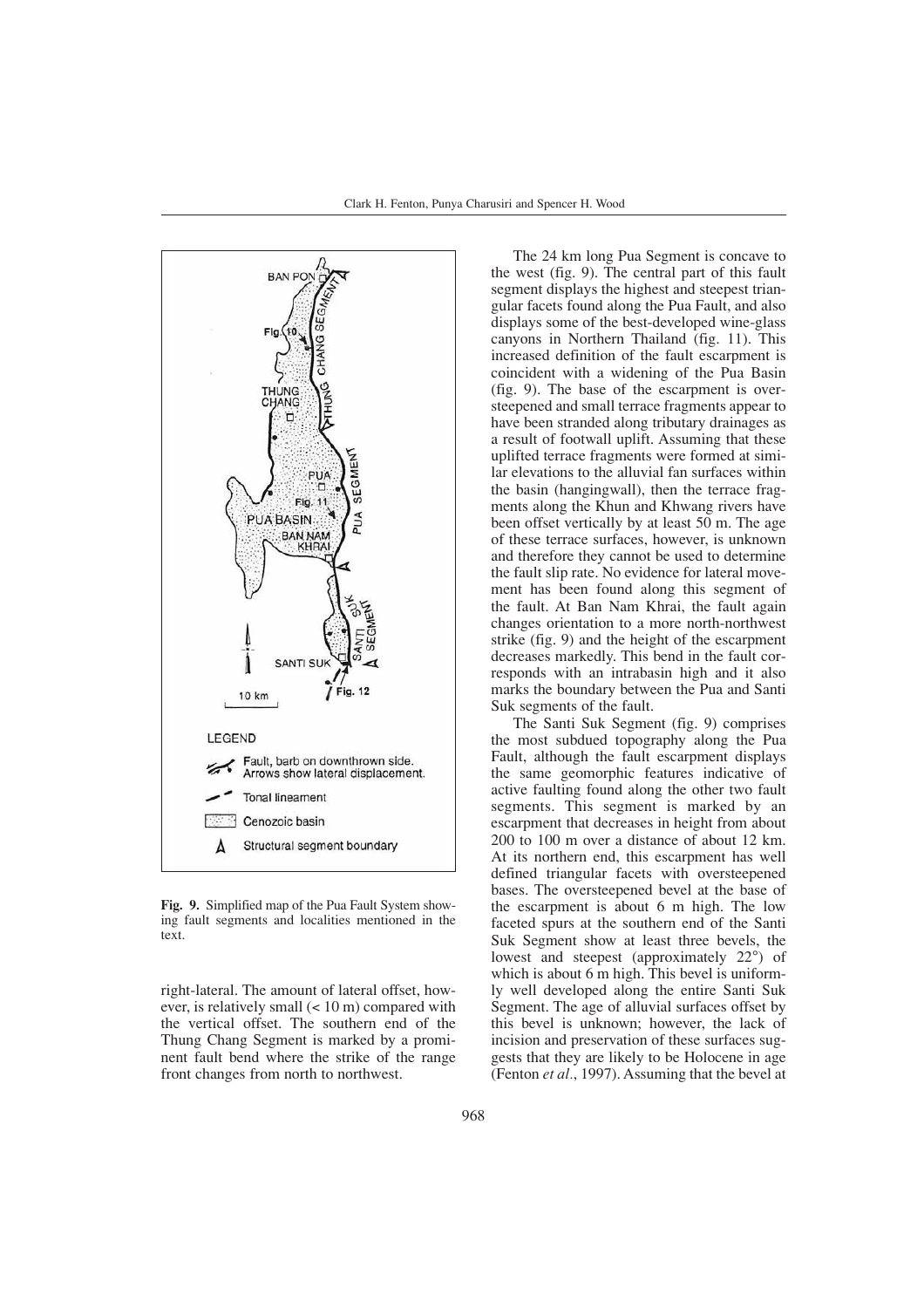

**Fig. 10.** Low angle fault scarp on surface of Late Quaternary alluvial fan, Thung Chang Segment, Pua Fault.



**Fig. 11.** Wine-glass canyon developed where the Nam Khun crosses the Pua Fault. Compare canyon profile with fig. 8.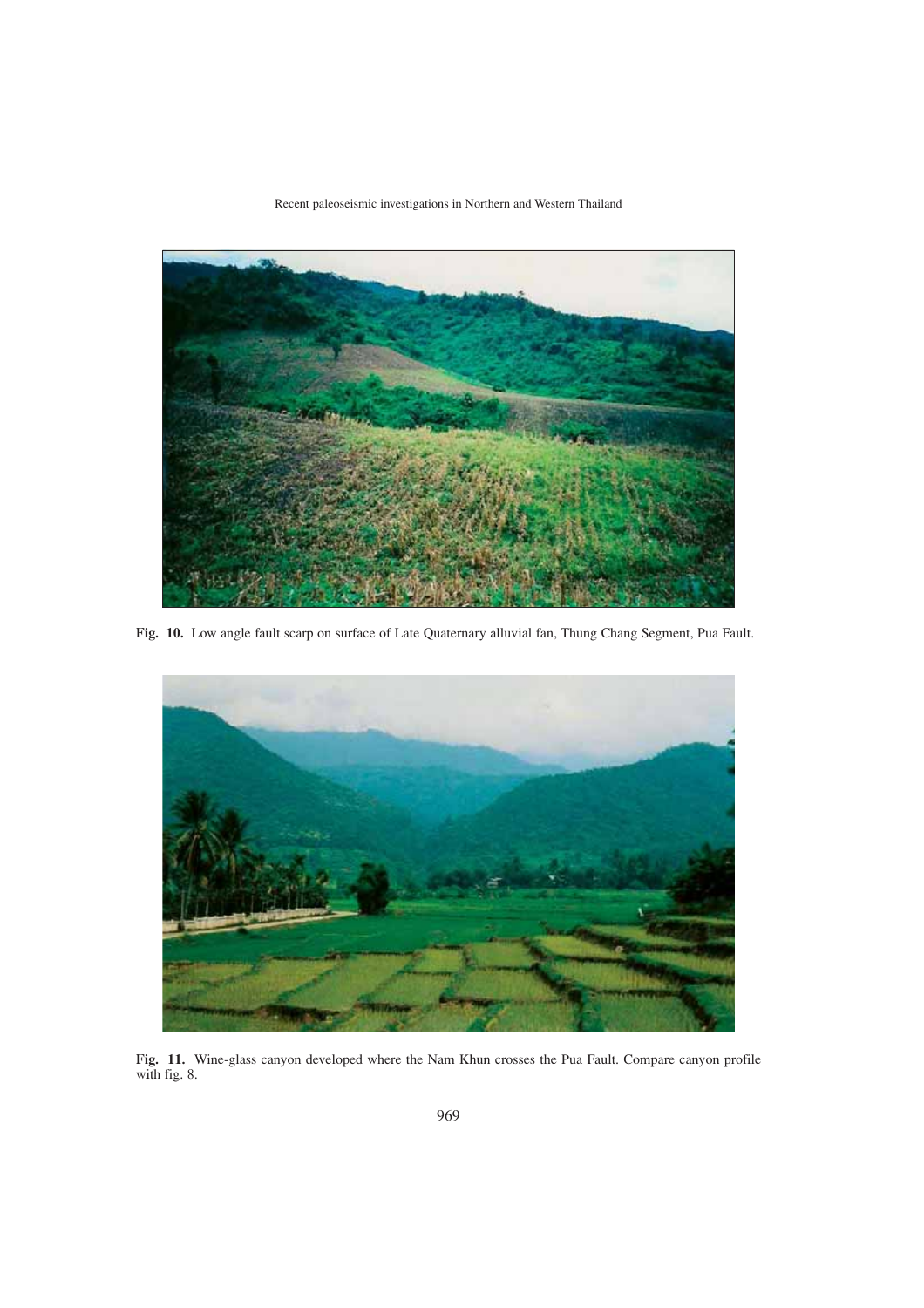

**Fig. 12.** Log of south-facing exposure of faulted alluvial gravels and lacustrine clays at the southern end of the Pua Fault. Overall sense of displacement is down-to-the-west. Scale in meters.

the base of the escarpment has formed during the Holocene, this 6 m offset implies a minimum vertical displacement rate of about 0.6 mm/yr.

Further evidence for Holocene movement on the Santi Suk segment is the exposure of a 30 m wide fault zone offsetting young soil horizons developed in a sequence of alluvial gravels and lacustrine clays in a gravel pit at Ban Hua Na (fig. 12). The complex nature of faulting exposed in the gravel pit, involving both normal and reverse faulting, along with the mismatch of units across the faults suggest that movement on the Santi Suk Segment involves a significant lateral component. The youngest deposit offset by faulting is a soil horizon developed in clayey gravels, immediately below the modern soil. Offset of this soil is about 0.3 m down-to-the-east on a west-dipping fault, *i.e*. reverse movement, and about 0.5 m down-tothe-west on a west-dipping fault. The offset soil horizon is considered to be Holocene in age on account of its lack of reddening and poorly developed rubification (Woodward-Clyde Federal Services, 1996).

Although this gravel pit exposes faults offsetting very young deposits, there are no stratigraphic markers that can be used to determine the amount or true sense of offset. The westdipping nature of these deposits suggests downto-the-east movement on an east-dipping normal fault, *i.e.* a fault antithetic to the main Pua Fault. A short east-dipping fault is observed on the opposite side of the basin on aerial photographs, although the geomorphic expression of this fault does not suggest that it has been a particularly active structure.

# **9. Mae Chan Fault**

The Mae Chan Fault is an east-west to northeast-southwest striking left-lateral strike-slip fault that extends for about 140 km from Nam Mae Chan valley in northernmost Thailand near the border with Myanmar, across the Mekong River and into Laos (fig. 3). Hinthong (1995) first recognized deflected drainages, shutter ridges, and sag ponds indicating active strikeslip faulting. Older streams, entrenched in bedrock, are offset by as much as 600 m (Wood, 2001). Younger streams channeled into Quaternary sediments are offset by a few meters. Preliminary trenching investigations indicate that the most recent movement has been Late Quaternary and possibly Holocene (Rymer *et al.*, 1997).

Some of the best examples of deflected drainages are found near Ban Su Fu at the western part of the fault (fig. 13a-d). Here older, more deeply incised streams are offset by up to 600 m, while younger, shorter streams are offset by 100 to 300 m (Wood, 2001). As well as deflected drainages, Wood (2001) also mapped a series of offset ridge crests, creating conspicuous shutter ridges and uphill-facing scarps (fig. 14a,b). Using a denudation rate for similar regions of Southeast Asia (0.1 mm/yr), Wood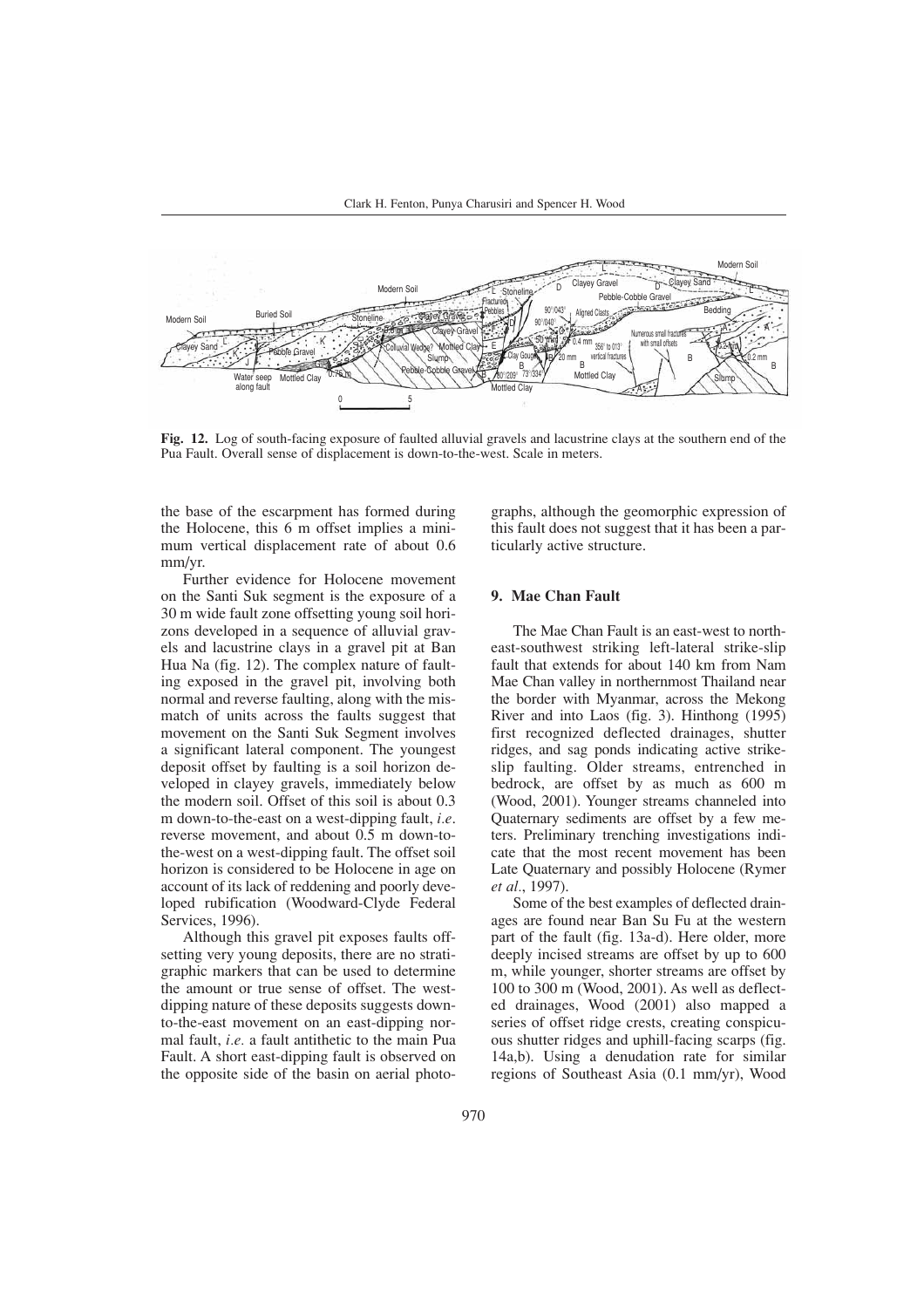

**Fig. 13a-d.** a) Landsat image of the Mae Chan Fault and Mekong River in northernmost Thailand. River flows from top of image to the southwest (image processed and furnished by Michael J. Rymer, U.S. Geological Survey, Menlo Park, California). b) Offset streams, shutter ridges, and water gaps along the Western Mae Chan Fault. c) Detail of stream offsets near Ban Su Fu. d) Graph of offset *versus* stream length. One group of streams 0.5-to-0.7 km long is offset 100 to 300 m, while another group 1.1-to-1.8 km long is offset about 600 m.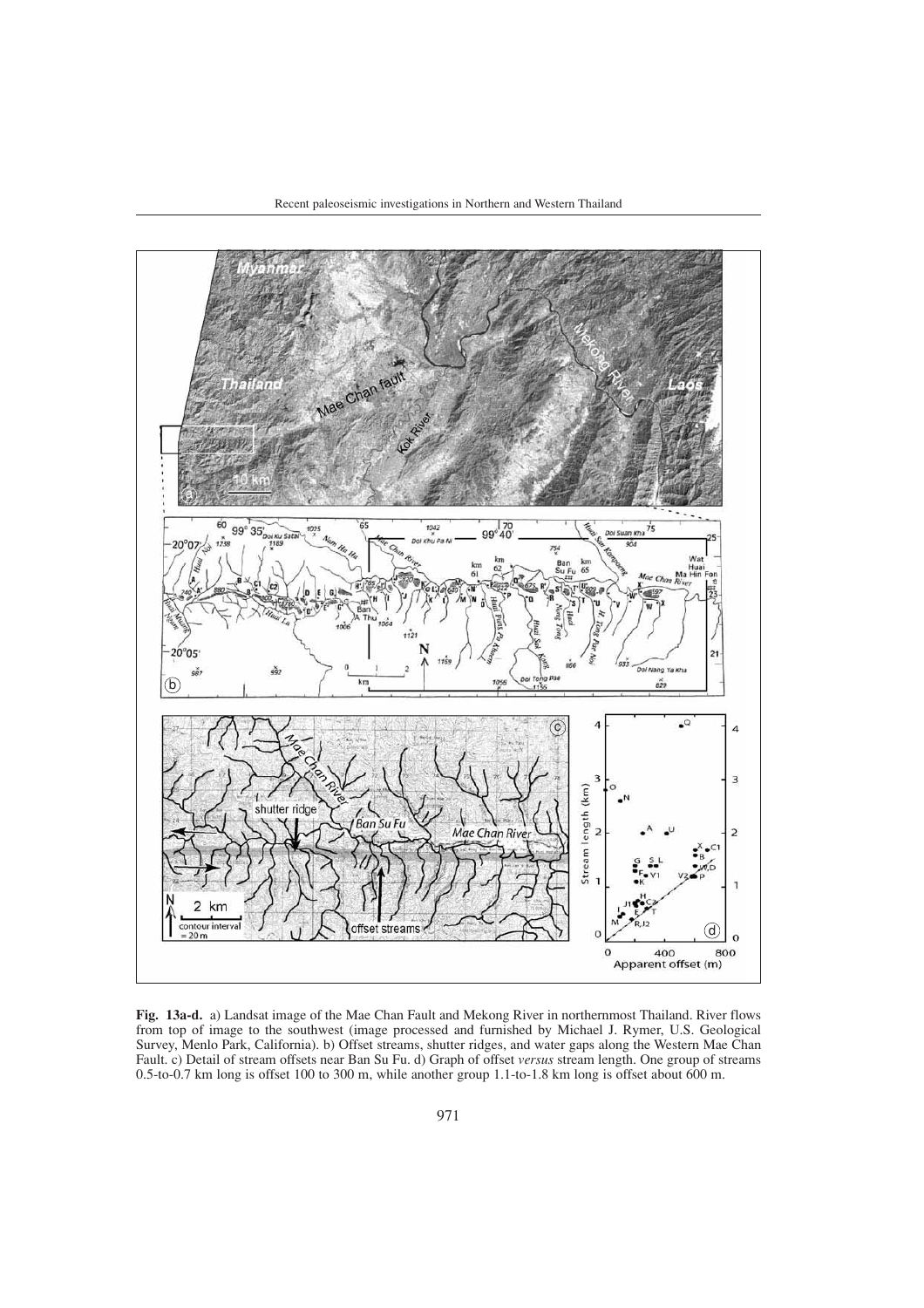

**Fig. 14a,b.** a) Ridge crest offset creating shutter ridge along the Mae Chan Fault 3 km west of Ban Su Fu. b) Looking north along the crest of the offset ridge crest.

(2001) calculated that a time of 200 ka is required to erode a valley extending 1.4 km into the saprolite-mantled granitic upland south of the fault. This assumes a trapezoid-shaped volume of sediment removed to form the valley 60 m deep and 500 m wide at the range front. These streams are typically offset 600 m (fig. 13d), implying a slip rate of 3 mm/yr. Because of the many uncertainties in our geomorphicbased estimate of valley age and fault-slip rate, at this point in our studies we believe the slip rate is between 0.3 and 3 mm/yr.

The Mekong River crosses the Mae Chan Fault (fig. 13a). From the top of the image, the river flows southward to the Golden Triangle in a straight bedrock canyon 600 m deep that forms the Laos-Myanmar border. Fifteen kilometers north of the mouth of the Kok River the valley floor of the Mekong River broadens to an alluvial plain about 4 km wide. At the mouth of the Kok River, there is a NE-SW elongate (14 km by 5 km) marshy depression known as Wiang Nong that extends southwest along the north side of the fault (fig. 13a). We interpret this depression as a tectonic pull-apart basin or sag consistent with left-lateral motion of the

fault. East of the mouth of the Kok River, the river course deflects east 25 km (in a left-lateral sense) forming two broad loops north of the fault. The first loop is in an alluvial plain about 8 km wide, and the second is in a bedrock canyon about 400 m deep. The offset river then resumes a southerly course in the bedrock canyon and crosses the fault about 10 km north of Chiang Khong, Thailand (fig. 13a). We agree with Lacassin *et al.* (1998) that at this crossing the river course appears left-laterally deflected no more than 1.5 km. The fault has clearly affected the course of the Mekong River, but we do not know if the entire 25 km deflection is a result of tectonic shift. At this point in our studies we do not have a detailed explanation for the abrupt change in the river course at the mouth of the Kok River and the s-loops north of the fault. As the river interacted with the fault it must have continued to flow in the canyons previously incised 300 m through the northeastsouthwest-trending ranges. If a significant part of the 25 km deflection is tectonic, it is difficult to explain why the actual fault crossing shows only a 1.5 km deflection. It is possible that an older course of the Mekong River lies to the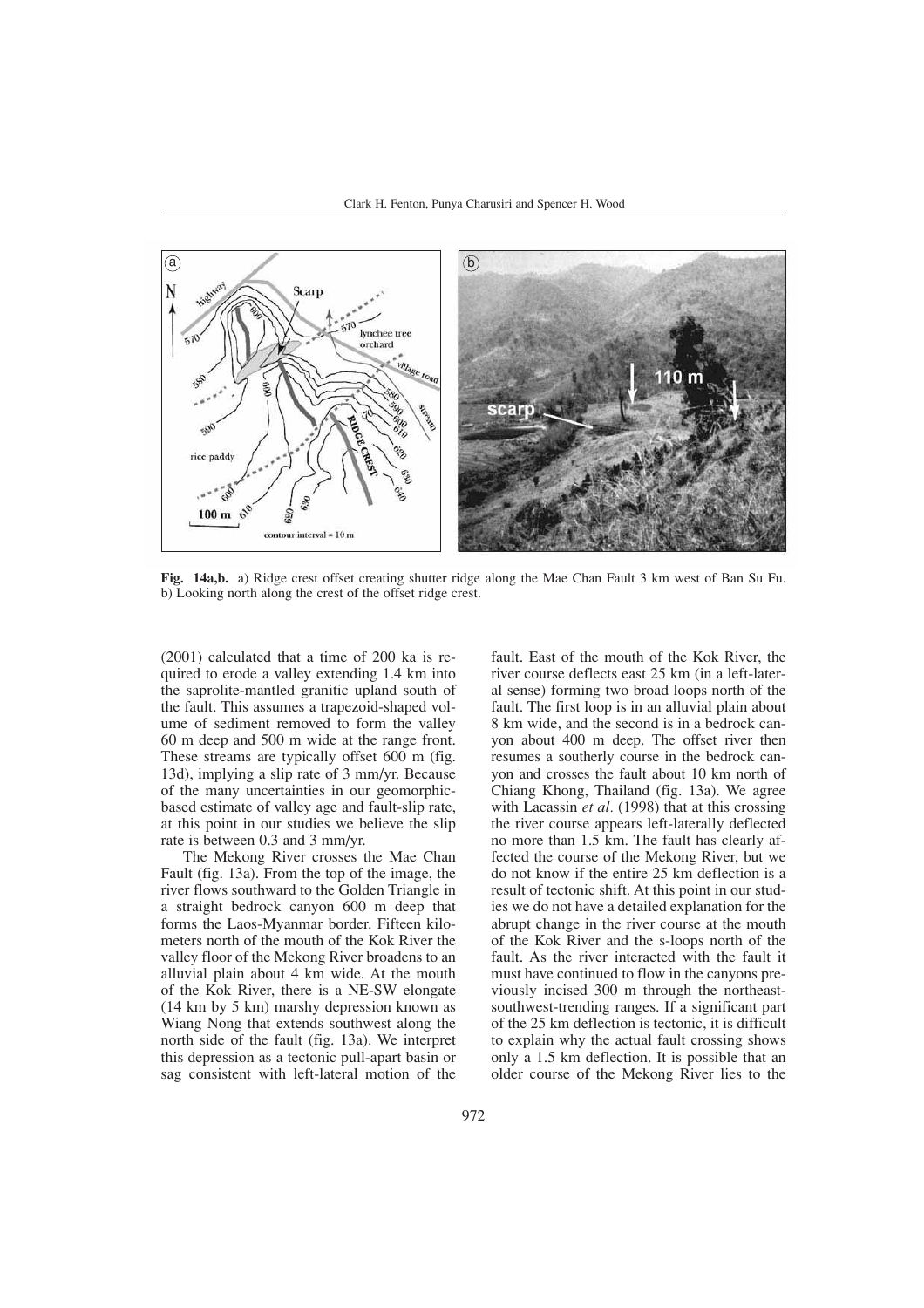east on the south side of the fault, but is now covered by a Quaternary-aged basalt field that covers a 15-square-km area in Laos just south of where the fault crosses the Mekong. A K-Ar age on the basalt is 1.7 Ma (Barr and MacDonald, 1981).

Lacassin *et al.* (1998) interpret the unusual hairpin loops of the Mekong River crossing the active Nam Ma Fault 60 km upriver to be the result of Late Cenozoic slip-sense inversion. They suggest that the Nam Ma Fault changed from a right-lateral to a left-lateral slip at some time between 5 and 20 Ma. They noted the 1.5 km shift in the Mekong on the Mae Chan Fault crossing, but did not address the larger deflection of 25 km noted here. Slip on the order of 25 km since Late Cenozoic is consistent with the slip rate of 3 mm/yr we derived for the small streams near Ban Su Fu. This is corresponds to the upper bound slip rates calculated by Lacassin *et al*. (1998) from river channel restoration along similar strike-slip faults to the north in Myanmar, Laos, and Yunnan Province, China.

# **10. Three Pagodas Fault**

The Three Pagodas Fault Zone (TPFZ) is a 350 km long, 25 km wide, northwest-striking zone of distributed faulting extending from just south of Moulmein, Myanmar, across the Three Pagodas Pass, along the Mae Nam Khwae Noi/Mae Nam Khwae Yai (River Kwai) drainage basin, and towards the Gulf of Thailand (fig. 15). At its northern end, the TPFZ either merges with the Sagaing Fault system (fig. 1), or a splay of that fault, in the Andaman Sea at about 16°N (fig. 15). Tapponnier *et al.* (1982) proposed that the TPFZ and the Mae Ping Fault (MPFZ in fig. 1) to the north accommodated the majority of movement along the Malay Peninsula during the early phase (50-20 Ma) of India-Eurasia collision. During this phase of tectonism, movement on these faults was left-lateral, with a total offset of approximately 300 km (Peltzer and Tapponnier, 1988). Recent thermochronologic studies in Western Thailand have revealed that this phase of left-lateral slip ended about 36 to 33 Ma on the TPFZ (Lacassin *et al.*, 1997). The subsequent change in the plate motion between India and Eurasia causing a reversal in the rotation of Southeast Asia initiated east-west extension across Central and Northern Thailand (Peltzer and Tapponnier, 1988). Coeval with this, movement on the northwest-striking faults on the Malay Peninsula reversed a right-lateral displacement. Right-lateral movement on the TPFZ began about 24 Ma (Lacassin *et al.*, 1997). Earthquake focal mechanisms in the region indicate that right-lateral strike-slip faulting persists to the present day (Le Dain *et al.*, 1984).

Initial investigations of the TPFZ using Landsat imagery concluded that the fault was inactive (EBASCO, 1984). However, Shrestha (1987) identified a number of suspected active fault traces along the Mae Nam Khwae Noi (fig. 16), including one that was claimed to offset an alluvial fan by 1.5 km. Hetrakul *et al.* (1991) suggested that reservoir-induced seismicity in the area of Khao Laem reservoir may have occurred on a segment of the Three Pagodas Fault. The Yunnan Seismological Bureau (1997) identified three fault splays along the TPFZ that have been active since Middle Pleistocene (240-160 ka) and estimated a slip rate of 0.19 mm/yr.

Woodward-Clyde Federal Services (1998) carried out reconnaissance investigations of the TPFZ between Three Pagodas Pass and Kanchanaburi (fig. 16). Using aerial photographs and satellite imagery and field reconnaissance, they identified numerous geomorphic features indicative of active faulting, including lateral drainage deflections, scarps on alluvium, shutter ridges, and faceted spurs. Between Three Pagodas Pass and Sangkhlaburi (fig. 16), the fault has a well-defined trace only a few hundred meters wide. South of the international border, the fault zone comprises two parallel strands. The western strand appears to offset a number of small streams in a right-lateral manner. The amount of offset is on the order of several meters to several tens of meters. About 6 km north of Sangkhlaburi, the eastern fault trace forms a prominent break-inslope and side-hill along the northeastern side of a fault line valley. Streams crossing this fault splay show a minor amount of right-lateral offset.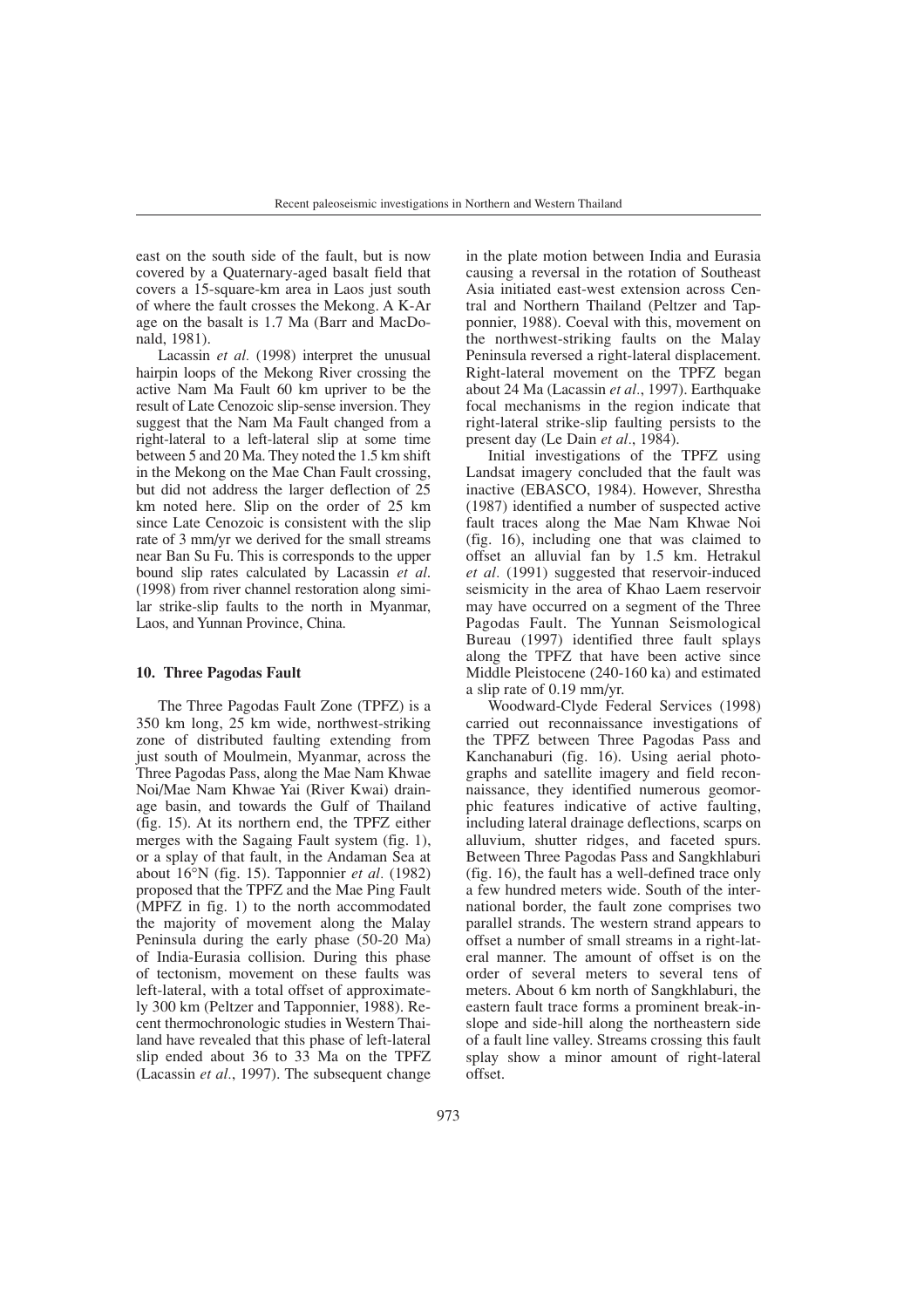

**Fig. 15.** Active faults in Western Thailand and Myanmar.

At Sangkhlaburi, the strike of the fault changes to a more north-south direction. Immediately north of Khao Laem Reservoir the fault is marked by a prominent west-facing escarpment that steepens towards its base. Aggradation of small alluvial fans at the base of this escarpment and incision of the drainages running out of the escarpment are indicative of a component of vertical down-to-the-west displacement. The northern end of this escarpment forms a shutter ridge that deflects drainage in a right-lateral manner.

Further south, below Khao Laem Dam, the easternmost trace of the TPFZ forms a southwest-facing escarpment that bounds a small alluvium-filled basin. This escarpment displays well-developed triangular facets with a stepped or benched profile indicating by Hamblin's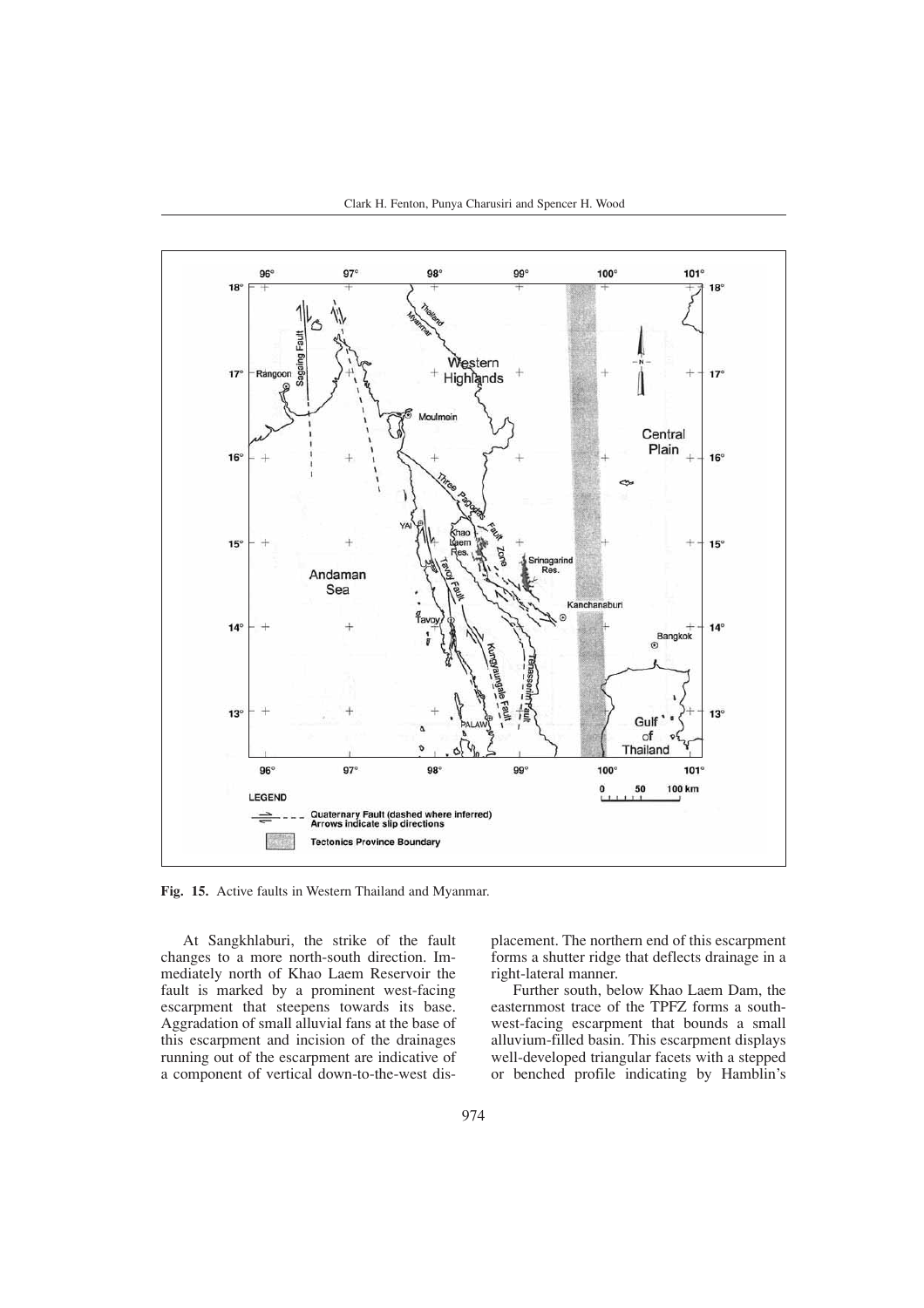



**Fig. 16.** Simplified map of the Three Pagodas Fault Zone showing localities mentioned in the text.

(1976) criteria that this section of the fault has undergone episodic uplift.

At its confluence with the Huai Mae Nam Noi, the Mae Nam Khwae Noi is deflected in an apparent right-lateral manner (fig. 16). Several reaches of the river downstream also appear to be fault controlled, as are reaches of the Mae Nam Khwae Yai (Woodward-Clyde Federal Services, 1998).

Over most of its length, the TPFZ is expressed in bedrock, or bedrock covered with a thin veneer of Late Holocene alluvium. There are very few exposures of the fault in Late Cenozoic deposits. Along strike from a bedrock scarp, near Rong Rian Yang Thon (fig. 16), Plio-Pleistocene lacustrine and alluvial deposits exposed in a gravel pit are warped and increase in dip from  $10^{\circ}$  to  $21^{\circ}$  to the west. There is no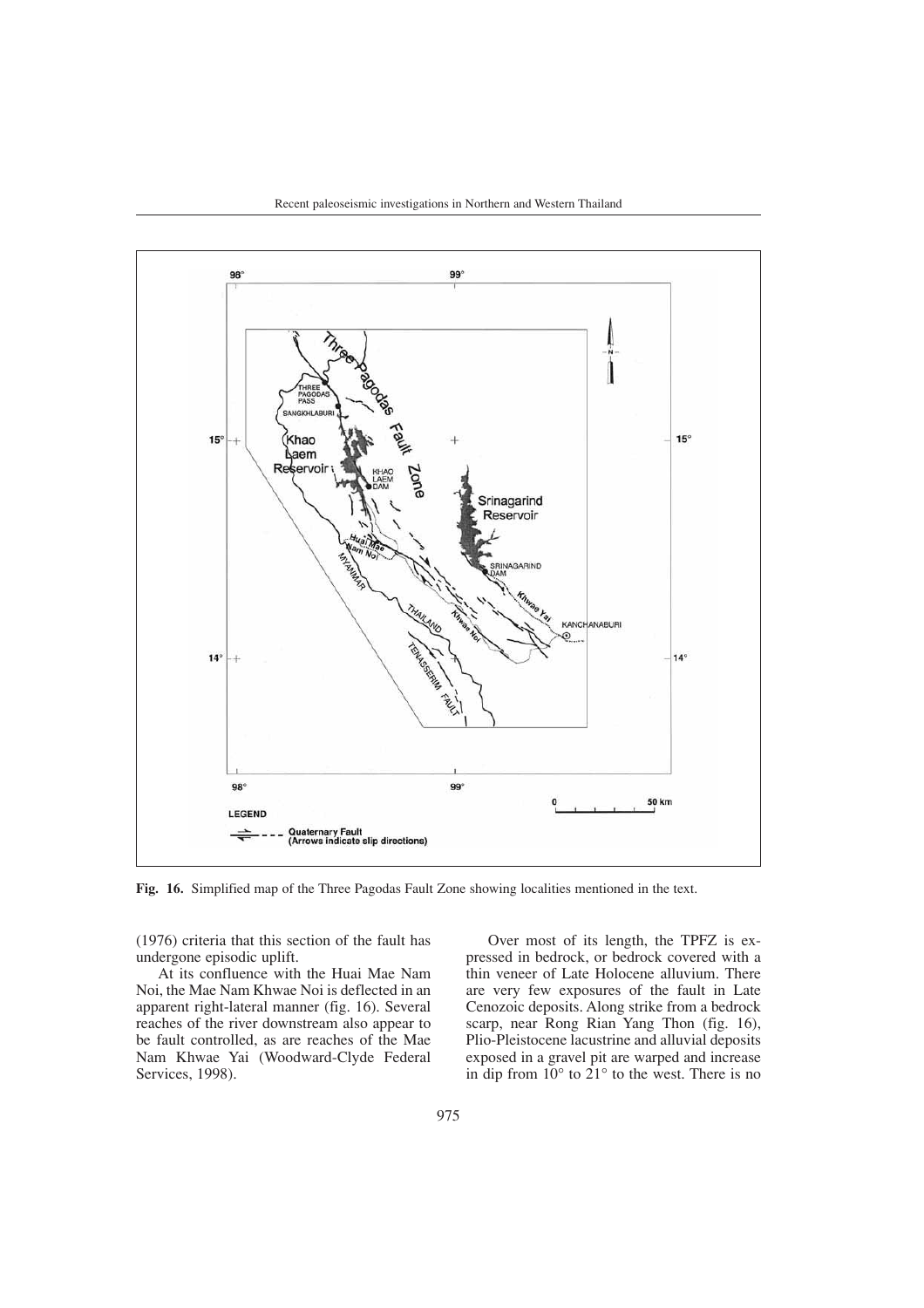indication of slope movement or any other gravitational instability, therefore this increase in dip, beyond the angle of repose for alluvial sediments, is most likely tectonic in origin.

Based on deflected drainages near Sangkhlaburi, where assumed Late Pleistocene channels are laterally displaced by up to 10 m, the slip rate on the TPFZ is estimated at about 0.1 mm/yr (Woodward-Clyde Federal Services, 1998). Across the border in Myanmar, the stronger geomorphic expression of the fault and greater deflection of streams indicates that the slip rate may be as high as 2 mm/yr (Woodward-Clyde Federal Services, 1998). This is similar to the level of activity observed on other faults in peninsular Myanmar (Woodward-Clyde Federal Services, 1998).

# **11. Discussion**

Recent investigations have identified a number of faults in Northern and Western Thailand that all display evidence for Late Cenozoic movement. These Late Quaternary faults are considered capable of producing large earthquakes.

The Thoen, Pua, Mae Chan, and Three Pagodas fault zones show abundant geomorphic and stratigraphic evidence for Late Quaternary activity. Fault scarps on Quaternary alluvial and colluvial deposits; vertical displacement of Quaternary terrace surfaces; faulting in recent alluvial gravels; well-developed triangular facets along fault escarpments with progressive steepening towards the base of the escarpments; wineglass canyon profiles; and lateral offset of stream courses and ridge crests are all testament to Late Quaternary movement along these faults. Many of these features are also found along the Phrae, Phrae Basin, Nam Pat, Long, and Phayao faults (Fenton *et al.*, 1997).

The predominant displacement on the basinbounding faults of Northern Thailand, with the exception of the Mae Chan Fault, is normal dipslip while in Western Thailand the predominant fault movement is strike-slip. The Pua Fault and the Ban Mai Segment of the Thoen Fault, however, show evidence for lateral displacement. Displacement along the Mae Chan Fault in northernmost Thailand is predominantly leftlateral. We believe that this fault lies within a different seismotectonic province, dominated by strike-slip faulting. With the exception of the Phrae Basin Fault, and small fault splays along the Thoen Fault Zone, recent faulting has been confined to relatively narrow zones along range fronts (Woodward-Clyde Federal Services, 1996). This is similar to the style of faulting that is observed in the Basin and Range Province of the Western United States (dePolo *et al.*, 1991).

The structural complexity and geomorphic heterogeneity of these basin-bounding faults suggests that, like the normal faults in the Basin and Range Province, they are segmented. The Thoen Fault is comprised of four segments (fig. 5). The northern (Ban Mai) segment shows a subordinate left-lateral component of slip while the remainder of the fault shows no apparent lateral offset. The three remaining fault segments are defined on fault geometry (strike and dip of the fault plane) and on the geomorphic expression of the fault (fault scarp heights, scarp angles, etc.); better-defined fault geomorphology indicates a more recently active fault segment. The segmentation of the other faults in Northern Thailand (*e.g.*, the Pua Fault) is also based on similar evidence (Fenton *et al.*, 1997).

Although most seismicity appears diffuse (fig. 3), Bott *et al.* (1997) consider that only the 1980 earthquake sequence south of Phrae and the 1994 Phan earthquake may be associated with mapped faults; the Phrae and Phayao faults, respectively. The Basin and Range Province in the Western United States shows a similar relationship between mapped faults and contemporary seismicity (*e.g.*, Smith and Arabasz, 1991).

Only three focal mechanisms have been computed to date for earthquakes in Northern Thailand (Bott *et al.,* 1997). These mechanisms are consistent with the geologic data presented in this paper, showing that this region is undergoing east-west to northwest-southeast extension on north- to northeast-striking normal or normal-oblique faults. Focal mechanisms from Western Thailand indicate strike-slip faulting (Le Dain *et al.*, 1984).

The Holocene slip rates for the basin-bounding normal faults in Northern Thailand range between 0.1 and 0.6 mm/yr (table I). The Mae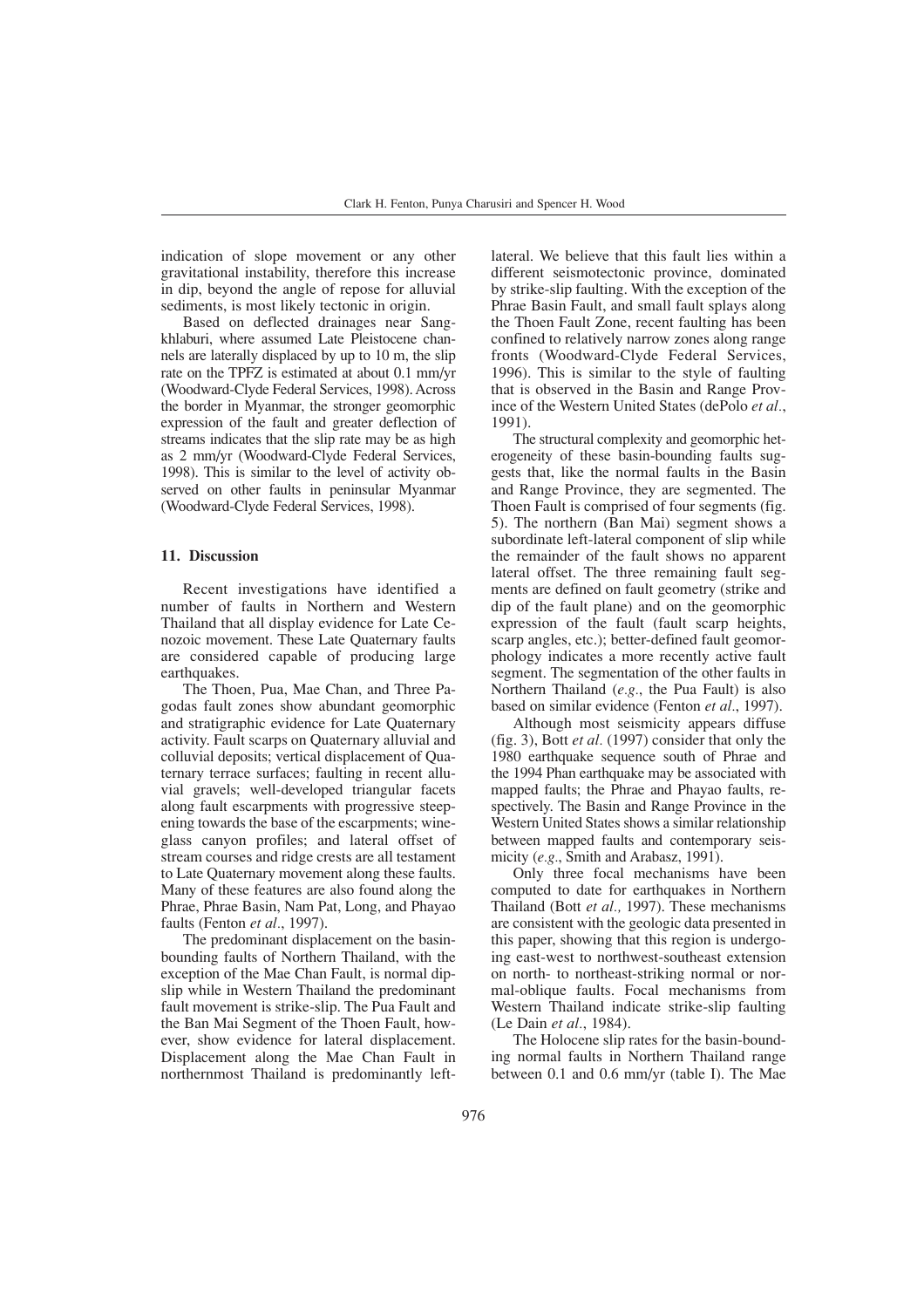Chan strike-slip fault may have a slip rate as high as 3 mm/yr, however this has not been confirmed by paleoseismic trenching (Wood, 2001). Slip rates were calculated from the offset of the youngest geomorphic features or stratigraphic units. Long-term slip rates for these faults, calculated from the cumulative throw across the basin margins (*i.e.*, the sum of sediment thickness within the basin and the height of the range front escarpment along the basin margin), are between 0.02 and 0.07 mm/yr. The average long-term slip rate is, therefore, about an order of magnitude less than the contemporary slip rate. This suggests that the Late Quaternary has been a period of increased fault activity or renewed activity following a period of quiescence. This is supported by the presence of wineglass canyons and downward-steepening facets along the fault escarpments of prominent range fronts. From these slip rate values and the relatively rare slipper-event data for faults in Northern Thailand, we estimate that the recurrence for large earthquakes on these faults is of the order of thousands to tens of thousands of years. Slip rates for faults in Western Thailand are less well constrained, but appear to be of the same order of magnitude as those in Northern Thailand (table I). The slip rate for the Three Pagodas Fault is about an order of magnitude less than the recently identified active strike-slip faults across the border in peninsular Myanmar (Woodward-Clyde Federal Services, 1998).

Maximum magnitudes estimates for each fault are based on empirical relations between expected rupture dimensions (Wells and Coppersmith, 1994). Maximum magnitude is commonly estimated through a comparison of fault rupture length and magnitude. However, considerable uncertainty often exists in the selection of the appropriate rupture length to be used in the analysis (Schwartz *et al*., 1984). Rupture lengths of past surface-rupture events on a specific fault may provide direct evidence. No such data exists for Thailand. In the absence of definitive data to the contrary, we conservatively assume that the

| Fault         | Length $(^1)$<br>(km) | Age of most recent Long-term<br>movement $(^2)$ | $\text{(mm/yr)}$ | Slip rate<br>slip rate $(^3)$ (mm/yr) $(^4)$ | Slip-per-<br>event $(3)$<br>(m) | Recurrence<br>$^{\circ}$<br>(kyr) | Maximum<br>credible<br>earthquake<br>(M) |
|---------------|-----------------------|-------------------------------------------------|------------------|----------------------------------------------|---------------------------------|-----------------------------------|------------------------------------------|
| Long          | 56                    | Late Pleistocene                                | 0.04             | 0.1                                          |                                 |                                   |                                          |
| Nam Pat       | 35                    | Late Pleistocene                                | 0.04             | 0.1                                          |                                 |                                   |                                          |
| Phayao        | 28                    | Late Pleistocene                                | 0.05             | 0.1                                          |                                 |                                   |                                          |
| Phrae         | 51                    | Late Pleistocene                                | 0.07             | 0.1                                          |                                 |                                   |                                          |
| Phrae Basin   | 59                    | Late Pleistocene                                | 0.07             | 0.1                                          | $1.2 - 1.5$                     | $12 - 15$                         | 7                                        |
| Pua           | 68                    | Holocene                                        | 0.06             | 0.6                                          |                                 |                                   | $7^{1}/_{4}$                             |
| Thoen         | 120                   | Holocene                                        | 0.02             | 0.6                                          | $1.0 - 1.5$                     | $1.7 - 2.5$                       | $7^{1}/_{2}$                             |
| Mae Chan      | 140                   | Holocene                                        |                  | $0.3 - 3.0$                                  |                                 |                                   | $7^{1}/_{2}$                             |
| Three Pagodas | 350 $(°)$             | Holocene?                                       |                  | $0.5 - 2.0$                                  |                                 |                                   | $7^{1}/_{2}$                             |

**Table I.** Seismic source parameters of active faults in Northern and Western Thailand.

( 1 ) Fault length exhibiting recent faulting.

( 2 ) Relative age estimated from geomorphic relationships and pedologic development.

( 3 ) Total vertical displacement across the fault (range height + basin depth) divided by time since basin opening, approximately 33 Ma (Charusiri, 1989). Uncertainties on these slip rate values are at least  $\pm 50\%$ .

( 4 ) Total offset of youngest geomorphic feature or stratigraphic unit divided by its relative age. Uncertainties on these values are at least  $\pm$  50%.

( 5 ) Determined from paleoseismic trench excavations

( 6 ) Estimated by dividing slip-per-event by slip rate.

( 7 ) Estimated moment magnitude from empirical relationships among rupture length, rupture area, and magnitude (Wells and Coppersmith, 1994). Uncertainties in magnitude values are  $\pm$   $\frac{1}{4}$ .

( 8 ) Total fault length. The complex geometry of this fault suggests that it is very unlikely that the entire fault ruptures in a single event. Maximum magnitude is based on the segmentation model of Woodward-Clyde Federal Services (1998).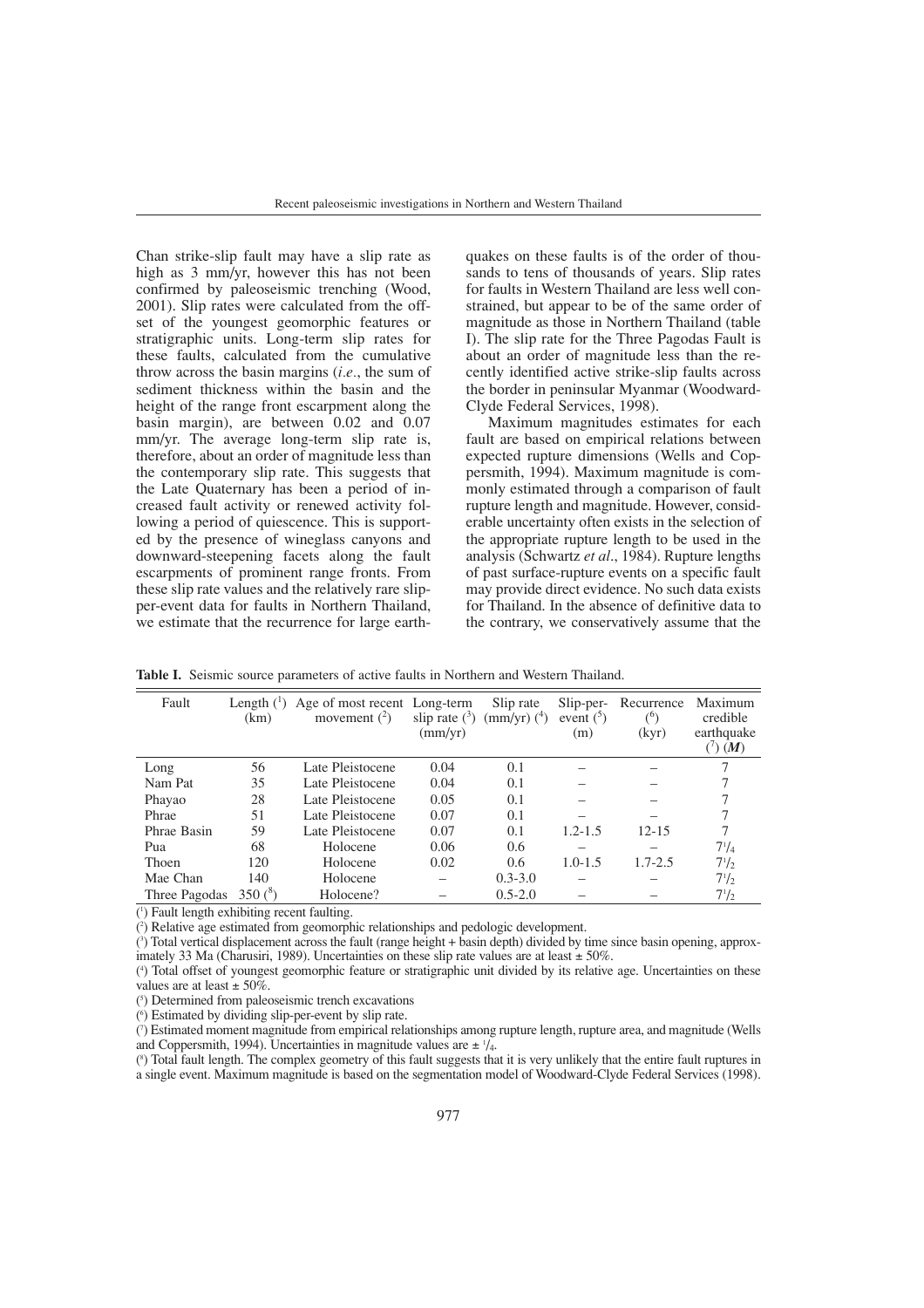maximum rupture length corresponds to the maximum length of the mapped active fault trace or trace of identified fault segments.

Maximum magnitude estimates also are computed based upon rupture area, which incorporates the maximum rupture length and maximum rupture width. The dip of the fault and thickness of the seismogenic crust are required to estimate down-dip width of the rupture plane. Neither of these properties are well constrained in Northern Thailand. However, because of the similarities between the tectonic setting and crustal properties of Northern Thailand and the Western United States, we use data from the latter to estimate the dip of active faults and the thickness of the seismogenic layer. Doser and Smith (1989) determined that the approximate average dip of normal faults in the interior of the Western United States is about 60°, with a range from about 40 to 90°. For faults in the Northern Basin and Range Province of Northern Thailand, we used a dip of  $60^{\circ} \pm 15^{\circ}$  in order to calculate rupture areas.

Moderate-to-large Basin and Range Province earthquakes occur at or near the base of the seismogenic crust, and nearly all of the events have focal depths of 15 km or less (Doser and Smith, 1989). Many continental areas with youthful mountains appear to be characterized by a seismogenic thickness of  $15 \pm 5$  km, which corresponds with crustal temperatures less than  $350 \pm 100^{\circ}$ C, the upper limit for brittle failure and earthquake generation (Chen and Molnar, 1983). Thus, we assumed  $15 \pm 5$  km as the thickness of the seismogenic crust for Northern Thailand (Bott *et al.*, 1997).

The empirical relationships for surface rupture length and rupture area used in this maximum magnitude assessment are those developed by Wells and Coppersmith (1994). The maximum moment magnitude (*M*) for each fault is given in table I.

## **12. Conclusions**

Recent geologic studies show Late Quaternary activity along a number of north- to northeast-striking Cenozoic basin-bounding faults in the Northern Basin and Range seismotectonic

province in Northern Thailand and along strikeslip faults in the Western Highlands and Mae Chan provinces. Geomorphic indicators of active faulting, including fault scarps on colluvium/alluvium, faceted spurs, wine-glass canyons, linear range fronts, stream knickpoints, and faulted Late Quaternary deposits, are found along six major faults in Northern Thailand. The sense of slip along these faults is predominantly normal dip-slip. The Pua and Thoen faults, however, have minor components of lateral slip. These geomorphic data, and the evidence from limited paleoseismic excavations, show that the most recent surface rupturing events on these faults are either Late Pleistocene or Holocene. From the slip-perevent along the Thoen and Phrae Basin faults, approximately 1.5 m, and the range of slip rates calculated for these faults, we infer that the return period for surface rupturing events on these faults is on the order of  $2500$  to  $15000$ years (table I). Empirical relationships between rupture length and earthquake magnitude indicate that these faults are capable of generating earthquakes as large as  $M$  7. Thus, like the tectonically-similar Basin and Range extensional province of the Western United States, Northern Thailand is characterized by faults with low slip rates, long recurrence intervals, and large magnitude paleoearthquakes. The Mae Chan Fault in northernmost Thailand and the Three Pagodas Fault Zone in Western Thailand are both marked by scarps on alluvium, deflected drainages, shutter ridges, and sag ponds. Displacement of geomorphic features indicates slip rates between 0.1 mm/yr to 3 mm/yr for these strike-slip faults. Based on fault segment lengths, both of these faults are capable of generating large, damaging earthquakes of up to  $M 7\frac{1}{2}$ .

## **Acknowledgements**

This paper arose from several seismic hazards studies carried out for proposed and existing dam sites in Northern and Western Thailand. The financial and management support of the Royal Irrigation Department (RID), the Department of Mineral Resources (DMR), and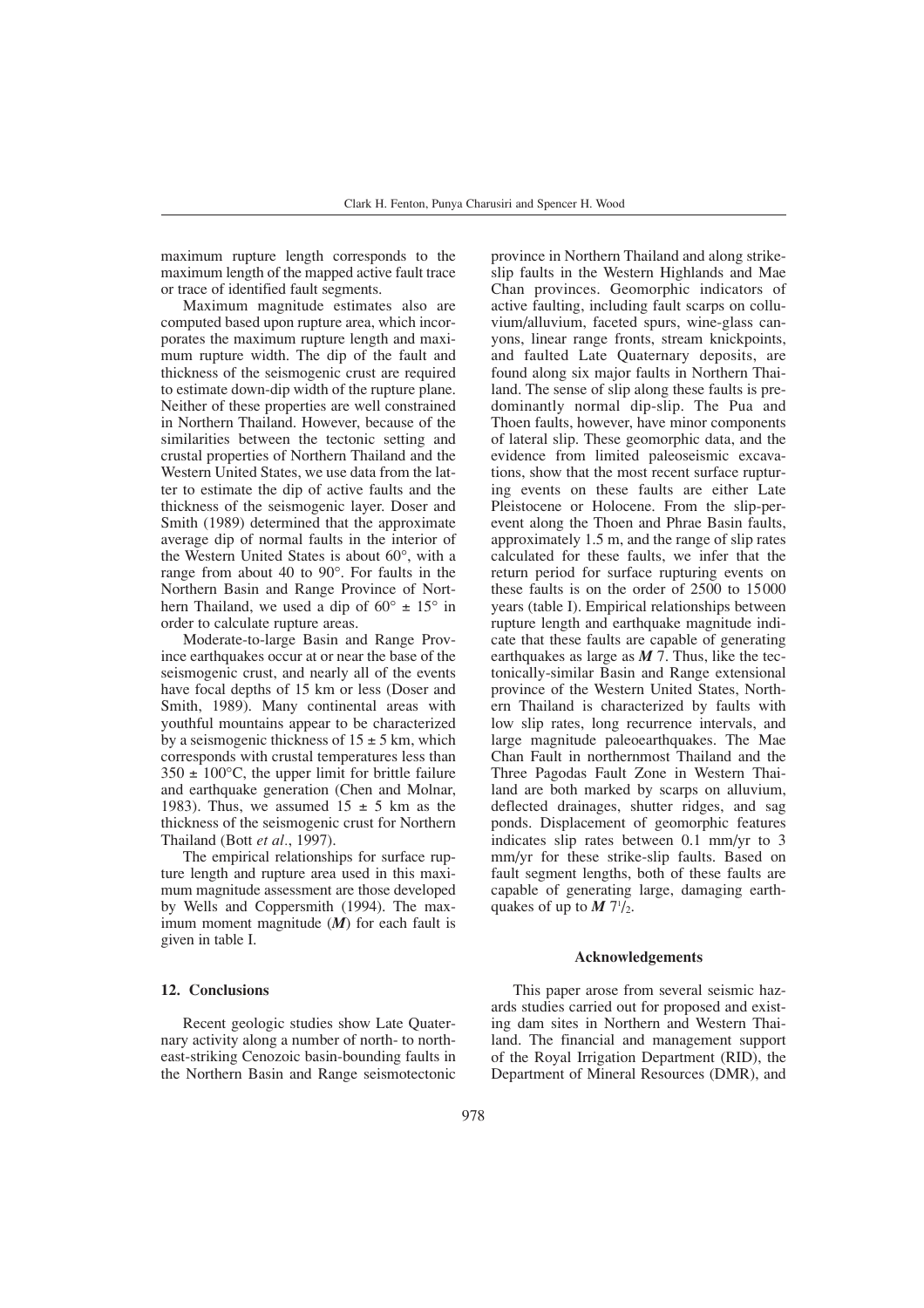the Electricity Generating Authority of Thailand (EGAT) are gratefully appreciated. Chaiyan Hinthong, Apichard Lumjuan, and Suwit Kosuwan of DMR, and Supawan Klaipongpan of EGAT are thanked for facilitating these investigations and for providing stimulating discussions on the tectonics of Thailand and Southeast Asia. C. Fenton thanks his many colleagues at URS who participated in various aspects of these investigations. S. Wood thanks the faculty of the Department of Geological Sciences of Chiang Mai University for help and hospitality during his sabbatical leave there. The efforts of Ivan Wong and two anonymous reviewers are appreciated for improving on earlier drafts of this paper.

#### *REFERENCES*

- ALDERSON, A., N.A. HOLMES and C. MURPHY (1994): A summary of the biostratigraphy and biofacies for the Tertiary sequence, Gulf of Thailand, in *Proceedings of the International Symposium on Stratigraphic Correlation of Southeast Asia*, edited by P. ANGSUWATHANA, T. WONGWANICH, W. TANSATHIEN, S. WONGSOMSAK and J. TULYATID, *International Geological Correlation Project 306*, 292-295
- ALLEN, C.R., A.R. GILLESPIE, H. HUAN, K.E. SIEH, Z. BUCHNAN and Z. CHENGNAN (1984): Red River and associated faults, Yunnan Province, China: Quaternary geology, slip rates, and seismic hazard, *Geol. Soc. Am. Bull.*, **95**, 686-700.
- BARR, S.M. and A.S. MACDONALD (1981): Geochemistry and geochronology of Late Cenozoic basalts of Southeast Asia, *Geol. Soc. Am. Bull.*, **92**, Part II, 1069-1142
- BOTT, J., I. WONG, S. PRACHUAB, B. WECHBUNTHUNG, C. HINTHONG and S. SARAPIROME (1997): Contemporary seismicity in Northern Thailand and its tectonic implications, in *Proceedings of the International Conference on Stratigraphy and Tectonic Evolution of Southeast Asia and the South Pacific*, edited by P. DHEERADILOK, C. HINTHONG, P. CHAODUMRONG, P. PUTTHAPIBAN, W. TANSATHIEN, C. UTHA-AROON, N. SATTYARAK, T. NUCHANONG and S. TECHAWAN (Department of Mineral Resources), 453-464.
- CHAROENPRAWAT, A., S. CHUAVIROJ, C. HINTHONG and C. CHONGLAKMANI (1994): *Geological Map of Changwat Lampang Quadrangle Scale 1:250*.*000* (Geological Survey Division, Department of Mineral Resources, Bangkok, Thailand).
- CHARUSIRI, P. (1989): Lithophile metallogenic epochs in Thailand: a geological and geochronological investigation, *Unpublished Ph.D. Thesis*, Queen's University, pp. 819.
- CHEN, W. and P. MOLNAR (1983): Focal depths of intracontinental and intraplate earthquakes and its implications for the thermal and mechanical properties of the lithosphere, *J. Geophys. Res*., **88**, 4183-4214.
- DEPOLO, C.M. (1994): The maximum background earthquake for the Basin and Range Province, Western North America, *Bull. Seismol. Soc. Am.*, **84**, 466-472.
- DEPOLO, C.M., D.G. CLARK, D.B. SLEMMONS and A.R. RAMELLI (1991): Historical surface faulting in the Basin and Range Province, Western North America: implications for fault segmentation, *J. Struct. Geol.*, **13**, 123-136.
- DOSER, D.I. and R.B. SMITH (1989): An assessment of source parameters of earthquakes in the Cordillera of the Western United States, *Bull. Seismol. Soc. Am.*, **79**, 1383-1409.
- DUCROCQ, S., E. BUFFETAUT, H. BUFFETAUT-TONG, Y. CHAI-MANEE, J.J. JAEGER, R. LACASSIN and V. SUTEETHORN (1992): Tertiary continental basins of Thailand as a result of strike-slip motions induced by the India-Asia collision, *J. Southeast Asian Earth Sci.*, **7**, 260.
- EBASCO (1984): Evaluation of seismicity in the Kanchanaburi Province, *Stage 1 Final Report* (unpublished report prepared for Electricity Generating Authority of Thailand).
- FENTON, C.H., P. CHARUSIRI, C. HINTHONG, A. LUMJUAN and B. MANGKONKARN (1997): Late Quaternary faulting in Northern Thailand, in *Proceedings of the International Conference on Stratigraphy and Tectonic Evolution of Southeast Asia and the South Pacific*, edited by P. DHEERADILOK, C. HINTHONG, P. CHAODUMRONG, P. PUTTHAPIBAN, W. TANSATHIEN, C. UTHA-AROON, N. SAT-TYARAK, T. NUCHANONG and S. TECHAWAN (Department of Mineral Resources), 436-452.
- FENTON, C.H., P. CHARUSIRI and C. HINTHONG (1999): Low slip rates *versus* high erosion rates: recognition and characterization of active faults in a tropical environment, *Seismol. Res. Lett.*, **70**, 266.
- HAMBLIN, W.K. (1976): Patterns of displacement along the Wasatch Fault, *Geology*, **4**, 619-622.
- HETRAKUL, N., B. TANITTIRAPORN, R. SITTIPOD and P. VIVATTANANON (1991): Post evaluation on reservoir triggered seismicity of Khao Laem Dam, in *Proceedings Second International Conference on Recent Advances in Geotechnical Earthquake Engineering and Soil Dynamics,* edited by S. PRAKASH, 1347-1355.
- HINTHONG, C. (1995): The study of active faults in Thailand, in *Technical Conference on the Progression and Vision of Mineral Resources Development* (Department of Mineral Resources), 129-140.
- HINTHONG, C. (1997): The study of active faults in Thailand, in *Report of EANHMP, an Approach to Natural Hazards in Eastern Asia*, edited by Y. SHIMAZAKI (Eastern Asia Natural Hazards Mapping Project (EANHMP) and Geological Survey of Japan), 17-22.
- HOKE, L. and H.J. CAMPBELL (1995): Active mantle melting beneath Thailand?, in *Proceedings of the International Conference on Geology, Geotechnology, and Mineral Resources of Indochina*, edited by W. YOUNGME, C. BUAPHAN, K. SRISUK and R. LERTSIRIVORAKUL (Department of Geotechnology, Khon Kaen University), 13-22.
- KIERNAN, K. (1991): Tropical mountain geomorphology and landscape evolution in north-west Thailand, *Z. Geomorphol.*, **35**, 187-206.
- KLAIPONGPAN, S., V. CHAKRAMANONT, J. PINRODE and P. CHITTRAKARN (1991): Geological and seismicity evaluation of Srinagarind Dam, in *Proceedings Second International Conference on Recent Advances in Geotechnical Earthquake Engineering and Soil Dynamics*, 1357-1363.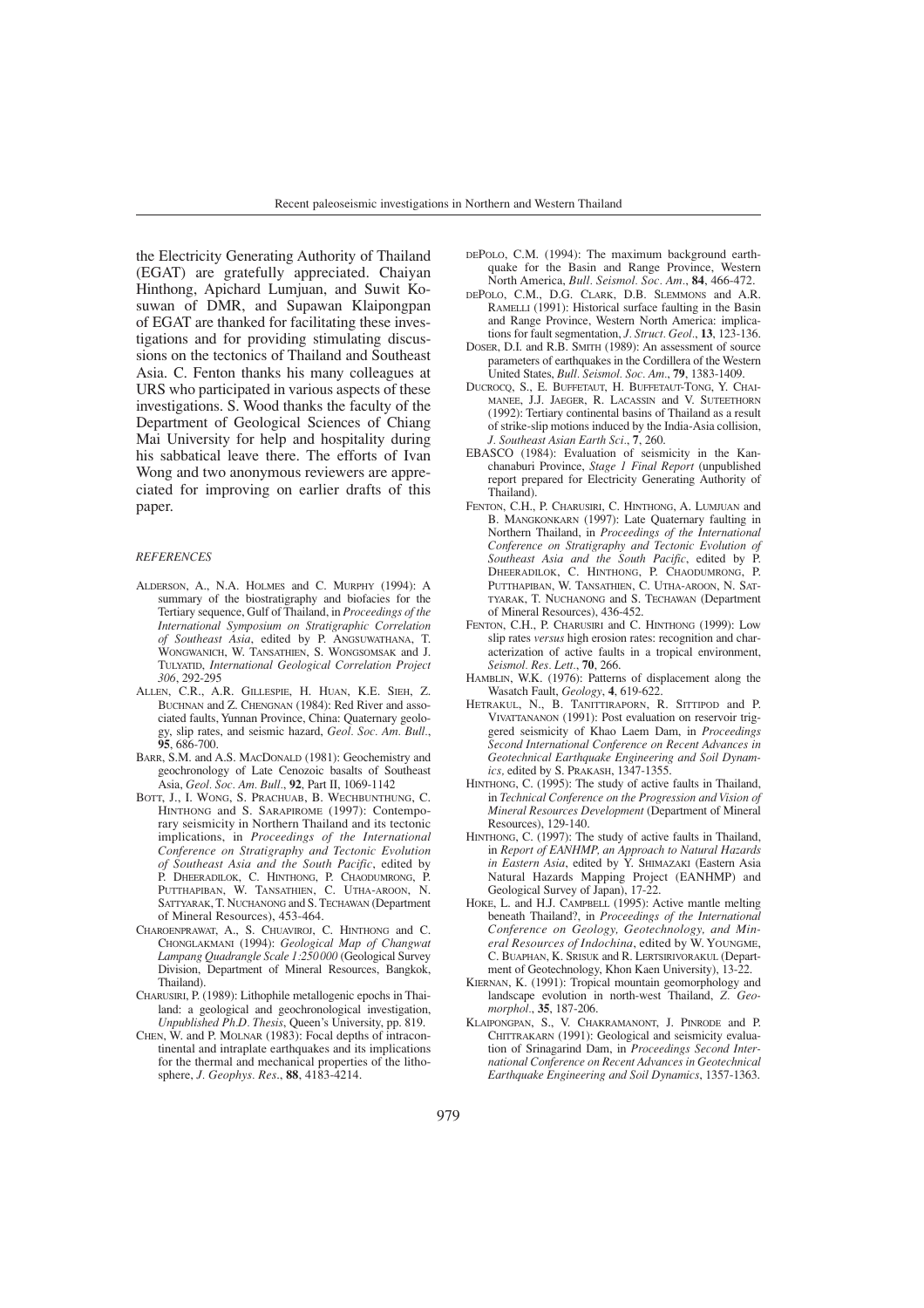- LACASSIN, R., A. REPLUMAZ and P.H. LELOUP (1998): Hairpin river loops and slip-sense inversion on Southeast Asian strike-slip faults, *Geology*, **26**, 703-706.
- LACASSIN, R., H. MALUSKI, P.H. LELOUP, P. TAPPONNIER, C. HINTHONG, K. SIRIBHAKDI, S. CHUAVIROJ and A. CHAROENRAVAT (1997): Tertiary diachronic extrusion and deformation of Western Indochina: Structural and 40Ar/39Ar evidence from NW Thailand, *J. Geophys. Res.*, **102**, 10,013-10,037.
- LE DAIN, A.Y., P. TAPPONIER and P. MOLNAR (1984): Active faulting and tectonics of Burma and surrounding regions, *J. Geophys. Res.*, **89**, 453-472.
- LORENZETTI, E.A., P.A., BRENNAN and S.C. HOOK (1994): Structural styles in rift basins: interpretation methodology and examples from Southeast Asia, *Bull. Am. Assoc. Pet. Geol.*, **78**, 1,152.
- MACDONALD, A.S., S.M. BARR, G.R. DUNNING and W. YAOWANOIYOTHIN (1993): The Doi Inthanon metamorphic core complex in NW Thailand: age and tectonic significance, *J. Southeast Asian Earth Sci.*, **8** (1-4), 117-125.
- MALOD, J.A. and B.M. KEMAL (1996): The Sumatra margin: oblique subduction and lateral displacement of the accretionary prism, in *Tectonic Evolution of Southeast Asia*, edited by R. HALL and D.J. BLUNDELL, *Geol. Soc. Spec. Publ*., **106**, 19-28.
- MCCABE, R., M. CELAYA, J. COLE, H.-C. HAN, T. OHNSTAD, V. PAIJITPRAPAPON and V. THITIPAWARN (1988): Extension tectonics: the Neogene opening of the north-south trending basins of Central Thailand, *J. Geophys. Res.*, **93**, 11,899-11,910.
- MCCABE, R., S. HARDER, J.T. COLE and E. LUMADYO (1993): The use of paleomagnetic studies in understanding the complex Tertiary tectonic history of east and southeast Asia, *J. Southeast Asian Earth Sci.*, **8** (1-4), 257-268.
- MCCAFFREY, R. (1996): Slip partitioning at convergent plate boundaries of SE Asia, in *Tectonic Evolution of Southeast Asia*, edited by R. HALL and D.J. BLUNDELL, *Geol. Soc. Spec. Publ.*, **106**, 3-18
- MCCALPIN, J.P. (1996): *Paleoseismology* (Academic Press), pp. 588.
- MOLNAR, P. and Q. DENG (1984): Faulting associated with large earthquakes and the average rate of deformation in Central and Eastern Asia, *J. Geophys. Res.*, **89**, 6,203- 6,227.
- NUTALAYA, P. (1994): Assessment and mitigation of earthquakes: selected areas of Southeast Asia, in *Reduction in Asia and the Pacific*, vol. II: *Seismic and Volcanic Hazards, Disaster Mitigation and Monitoring Systems* (United Nations Economic and Social Commission for Asia and the Pacific), 205-260
- NUTALAYA, P., S. SODSRI and E.P. ARNOLD (1985): Thailand, *Series on Seismology*, (Southeast Asia Association of Seismology and Earthquake Engineering), vol. II, pp. 403.
- O'LEARY, J. and G.S. HILL (1989): Tertiary basin development in the Southern Central Plains, Thailand, in *Proceedings of the International Symposium on Intermontaine Basins: Geology and Resources*, edited by T. THANASUTHIPITAK and P. OUNCHANUM (Chiang Mai University), 254-264.
- OLINSTAD, T., T. MORIARTY, S. HARDER and R. MCCABE (1989): Cenozoic rifting in Thailand, *Eos, Trans. Am. Geophys. Un.*, **70** (suppl.), 1343.
- PACKHAM, G.H. (1993): Plate tectonics and the development of

sedimentary basins of the dextral regime in Western Southeast Asia, *J. Southeast Asian Earth Sci.*, **8** (1-4), 497-511.

- PELTZER, G. and P. TAPPONNIER (1988): Formation and evolution of strike-slip faults, rifts, and basins during the India-Asia collision: an experimental approach, *J. Geophys. Res.*, **93**, 15,085-15,117.
- PEREZ, R.R., B.P. RHODES, J.R. LILES, A. LUMJUAN and S. KOSUWAN (1999): The Mae Kuang Fault: an active strikeslip fault in Northern Thailand, *Abstracts with Program, Geol. Soc. Am.*, **31**, A-428.
- PIYASIN, S. (1974): *Geological Map of Thailand*, *Changwat Uttaradit Scale 1:250 000* (Geological Survey Division, Department of Mineral Resources, Bangkok, Thailand).
- POLACHAN, S., S. PRADIDTAN, C. TONGTAOW, S. JANMAHA, K. INTRAWIJITR and C. SANGSUWAN (1991): Development of Cenozoic basins in Thailand, *Mar. Pet. Geol.*, **8**, 84-97.
- RAKSASKULWONG, M. and A. THIENPRASERT (1991): Heat flow studies and geothermal energy development in Thailand, *J. Thai Geosci.*, **2**, 111-123.
- RATANASTHIEN, B. (1986): The effect of Pleistocene volcanic activity to Mae Moh coal-bearing formation, in Proceedings of the Workshop on Economic Geology, Tectonics, Sedimentary Processes and Environment of the Quaternary of Southeast *Asia*, edited by N. THIRA-MONGKOL (International Geological Correlation Program), 45-52.
- REMUS, D., M. WEBSTER and K. KEAWKAN (1993): Rift architecture and sedimentology of the Phetchabun intermontaine basin, Central Thailand, *J. Southeast Asian Earth Sci.*, **8** (1-4), 421-432.
- RHODES, B. P., J.A. BLUM and T.R. DEVINE (1996): Tectonic implication of Miocene (?) stretching in the Western Ranges metamorphic core complex, Northern Thailand, **28**, *Geol. Soc. Am.*, *Abstracts with Programs,* A-371.
- RICHTER, B., M. FULLER, E. SCHMIDTKE, U.T. MYINT, U.T. NGWE, U.M. WIN and S. BUNOPAS (1993): Paleomagnetic results from Thailand and Myanmar: implications for the interpretation of tectonic rotations in southeast Asia, *J. Southeast Asian Earth Sci.*, **8** (1-4), 247-255.
- RYMER, M.J., R.J. WELDON II, C.S. PRENTICE, S. KOSUWAN, A. LUMJUAN and N. MUANGNOICHAROEN (1997): Tectonic setting and Late Quaternary activity along the Mae Chan Fault, Northern Thailand and Western Laos, *Geol. Soc. Am.*, *Abstracts with Programs,* **29**, 229-230.
- SCHWARTZ, D.P., K.J. COPPERSMITH and F.H. SWAN III (1984): Methods for estimating maximum earthquake magnitudes, in *Proceedings of the Eighth World Conference on Earthquake Engineering* (Prentice-Hall), 279-285.
- SHRESTHA, P.M. (1987): Investigation of active faults in Kanchanaburi Province, Thailand: Bangkok, Asian Institute of Technology, *Unpublished M.Sc. Thesis*, pp. 106.
- SIRIBHAKDI, K. (1986): Seismogenic of Thailand and periphery, in *1st Workshop on Earthquake Engineering and Hazard Mitigation*, edited by P. LUKKUNAPRASIT, K. CHANDRANGSU, S. POOBRASERT and M. MAHASUVERA-CHAI (Southeast Asia Association of Seismology and Earthquake Engineering (SEASEE) and National Earthquake Committee of Thailand), 151-158.
- SMITH, R.B. and W.J. ARABASZ (1991): Seismicity of the Intermountain Seismic Belt, in *Neotectonics of North*